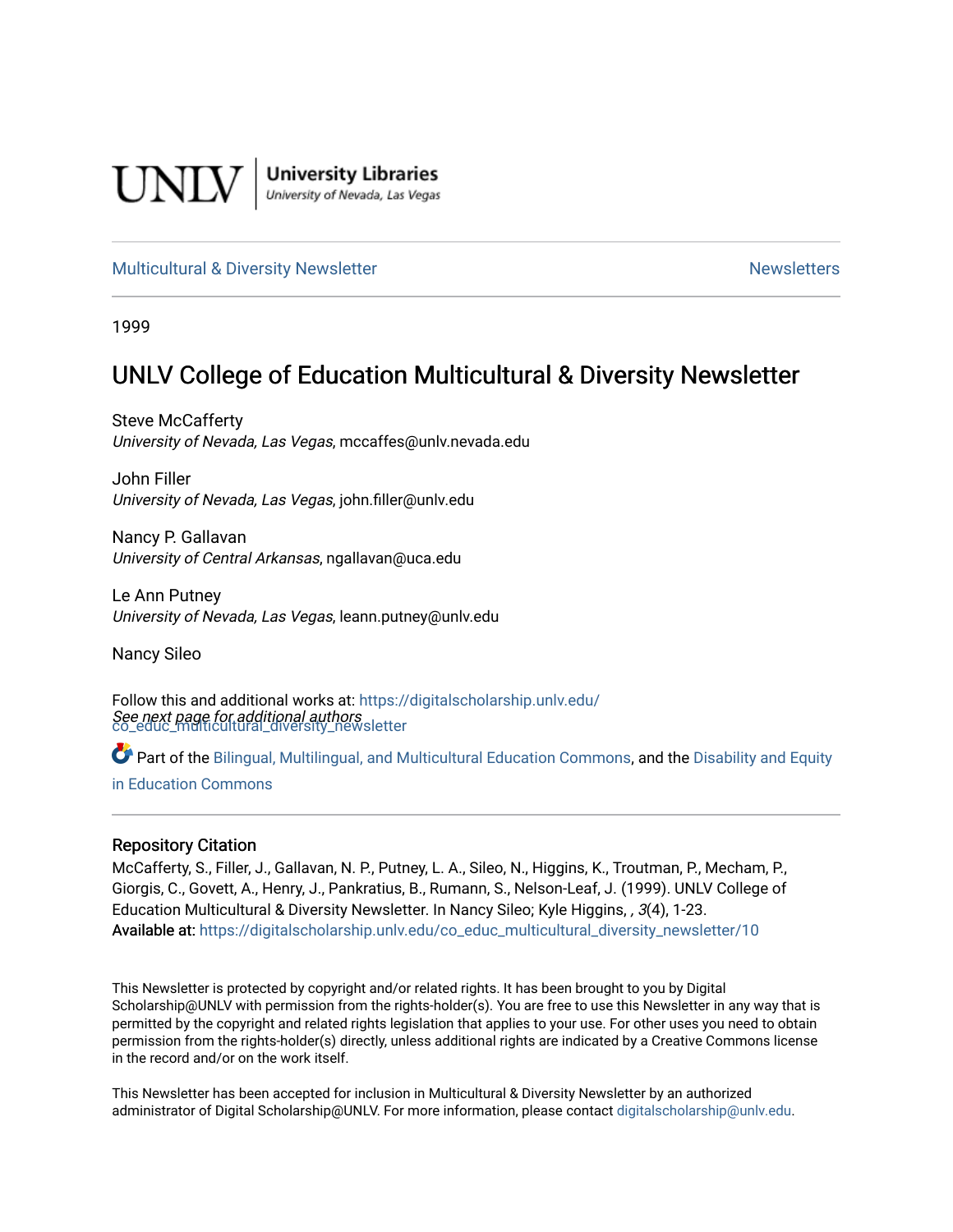#### Authors

Steve McCafferty, John Filler, Nancy P. Gallavan, Le Ann Putney, Nancy Sileo, Kyle Higgins, Porter Troutman, Paul Mecham, Cyndi Giorgis, Aimee Govett, Jean Henry, Bill Pankratius, Susan Rumann, and Joyce Nelson-Leaf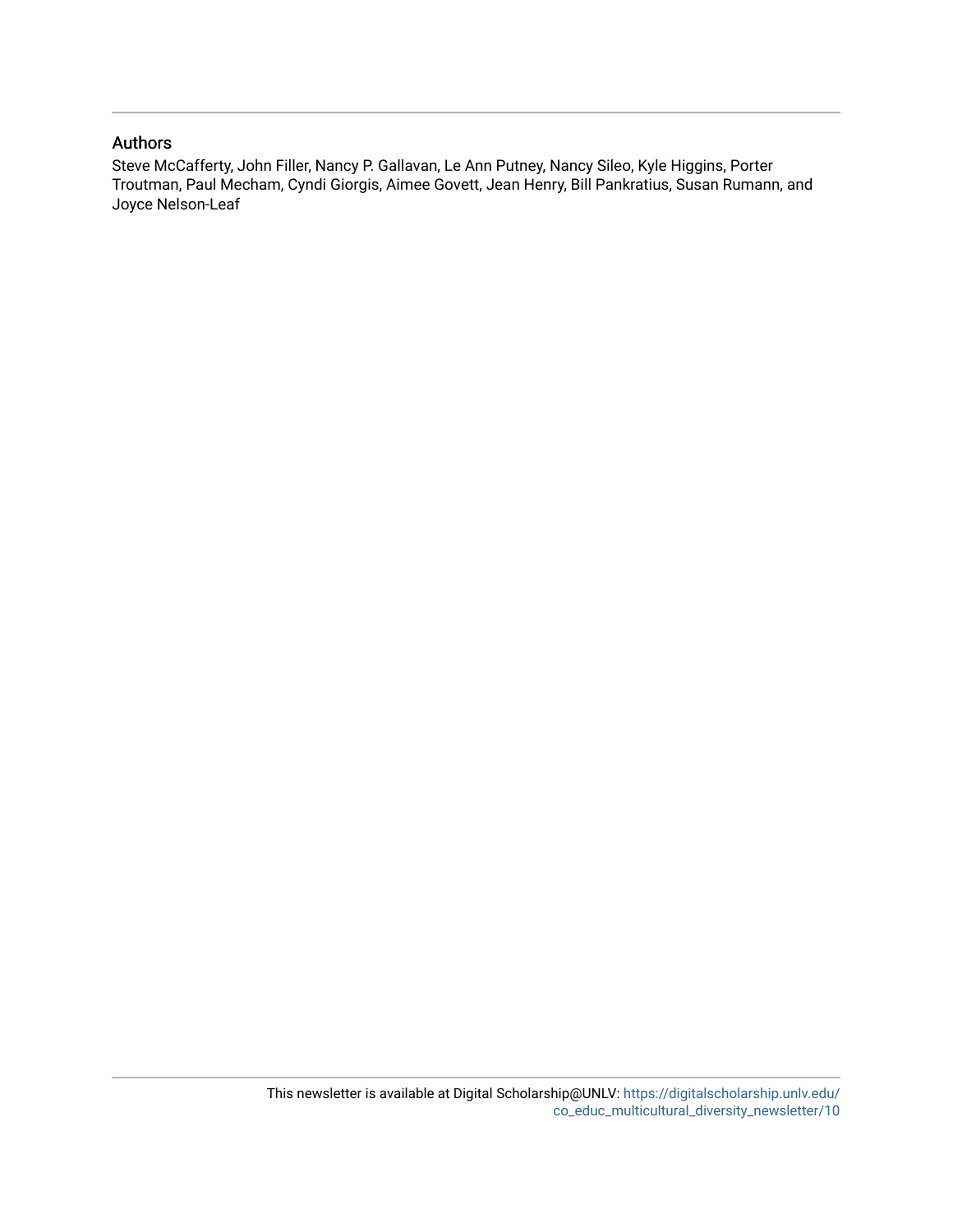

•

•

•

# CONFECT OF EDUCATION **Multicultural & Diversity Newsletter**

Published by the Multicultural & Diversity Committee Volume 3, Issue Number 4, 1999

Members of the Multicultural & Diversity Committee: Steve McCafferty, John Filler, Nancy Gallavan (Co-chair), LeAnn Putney, Nancy Sileo, Kyle Higgins, Porter Troutman (Co-chair), Paul Mecham, Cyndi Giorgis, Aimee Govett, Jean Henry, Bill Pankratius, Susan Marie Rumann, and Joyce Nelson-Leaf

Nancy Sileo & Kyle Higgins, Editors

\*\*\*This newsletter is published twice a semester. All contributions are welcome & should be addressed to Nancy Sileo or Kyle Higgins, 895-3205, higgins@nevada.edu or sileo@nevada.edu \*\*\*

The members of the Multicultural & Diversity Committee dedicate this edition of the Multicultural & Diversity Newsletter to our colleague, mentor, and friend

# Dr. Stan Zehm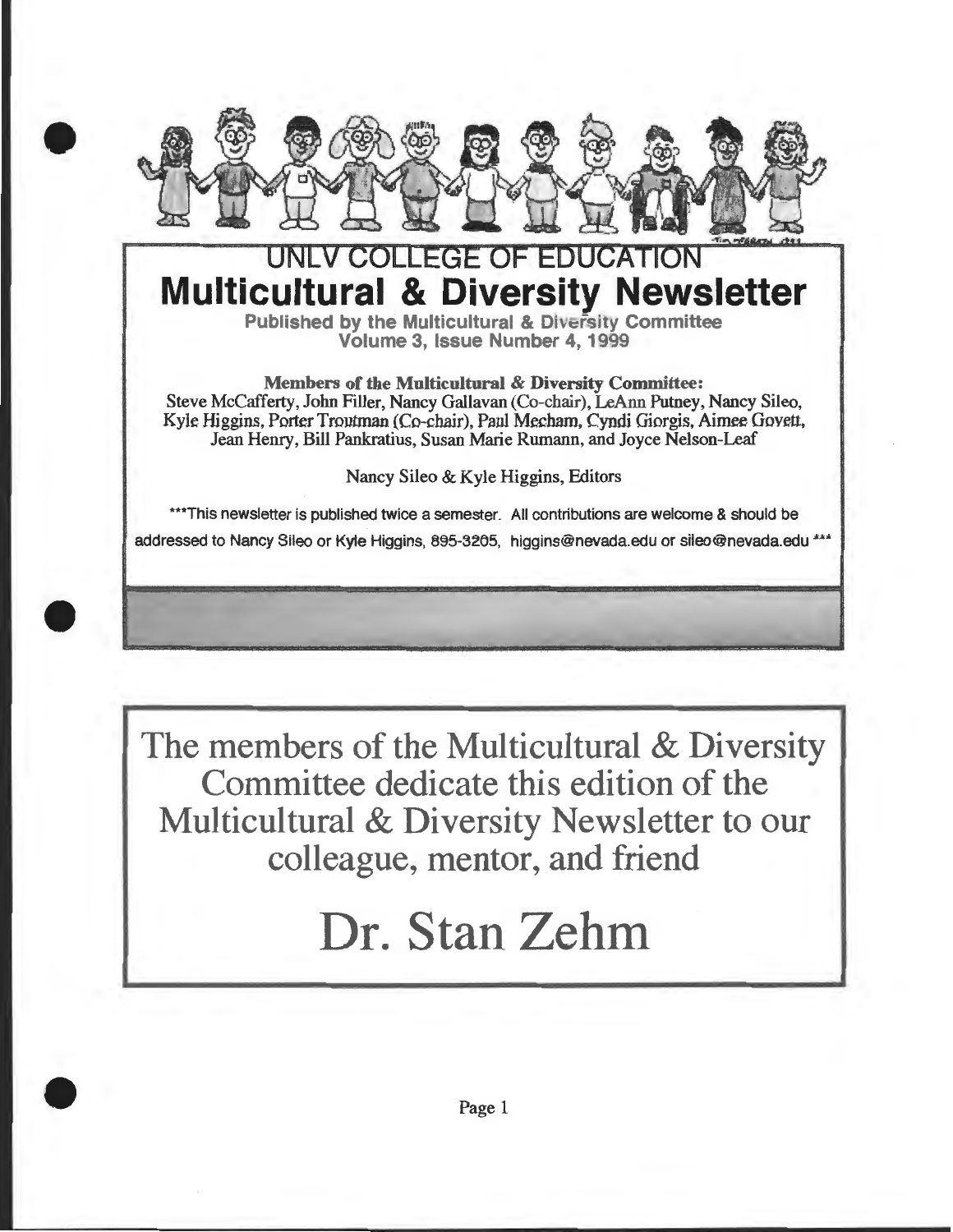#### **INVITED GUEST COLUMN**

### **USING SIMULATIONS TO IMPROVE THE PREPARATION OF SCHOOL ADMINISTRATORS FOR A MULTICULTURAL SOCIETY**

by Edward W. Chance and Patti L. Bruza-Chance

•

•

•

*Mr. Carey took no nonsense from anyone.* If *you didn't like his rules, whether you were a teacher of student, you soon left. Ile was proud of the fact that he would clear the hall just by his presence. Students and teachers avoided him and feared him. Individual differences and needs did not matter to him because according to him it way "his way o; the highway."* '

If the statement above describes your picture of a school administrator, then it's time to update the image. Today, school principals collaboratively lead diverse, complex social organizations while seeking to provide a quality education wtthin a safe environment for all students. Administrators are no longer trained as autocratic bosses focused on management but rather are educated to be leaders who address the needs of all students and teachers within a multicultural society.

Departments of educational leadership throughout the nation have struggles as they have altered their curriculum and preparation programs in order to develop the type of principal needed for America's schools. It has not been an easy task. Eanks ( 1999) was correct when he stated that "the goals of multicultural education are highly consistent with those of the nation's schools: to develop thoughtful citizens who can function effectively in the world of work and the civic community" (p. 10).

The Department of Educational Leadership at the University of Nevada, Las Vegas, supports this current direction in principal preparation programs and is proactive in providing the knowledge-base and skills that school leaders must possess. Department faculty have implemented new classroom curricula and field-based activities designed to prepare administrators for the urban,

multicultural environment found in Clark County. Questions related to "administrative responsibility for issues of cultural dominance, racism, gender, persons with disabilities, sexual orientation, and classism" (Middleton, 1999, p. 42) are addressed in courses such as supervision, school law, and the principalship. Field experiences are designed to allow students to experience the rich diversity of Clark County<br>while applying knowledge gained from applying knowledge gained from coursework to practical experiences in the field.

One of the approaches which has proved to be most useful is the utilization of various simulations. One in particular allows prospective administrators to experience the "impact of encountering a new culture... not speaking or understanding the strange language and gestures surrounding you" (Shirts, 1995, p. 93). Although this simulations, BaFa BaFa, has been used for many years, it is still very viable in preparation programs. Frankly, one of the things which makes BaFa BaFa so important is that it is used in conjunction with Dr. Porter<br>Troutman's multicultural education class. Troutman's multicultural education class. Combining two classes from educational leadership with Dr. Troutman's class provides a large enough group to effectively complete the simulation. It also provides opportunities for interaction between students in two different departments.

So what is BaFa BaFa? Simply put, it is a multicultural simulation that introduces the notion of cultures and allows students to become involved in a cross-cultural experience. BaFa BaFa engages students in a simulation of two imaginary cultures, the Alpha society and the Beta society. Participants are randomly placed in either the Alpha or Beta society. The Alpha and Beta societies are separated from one another and participants spend the beginning of the simulation learning to become an Alphan or a Betan. Once participants have been inducted into their society, each society is slowly introduced to the other through observations and visitations. All social contact during the simulation must be done as an Alphan or a Betan, including language, customs, and behavior. Neither society is told anything about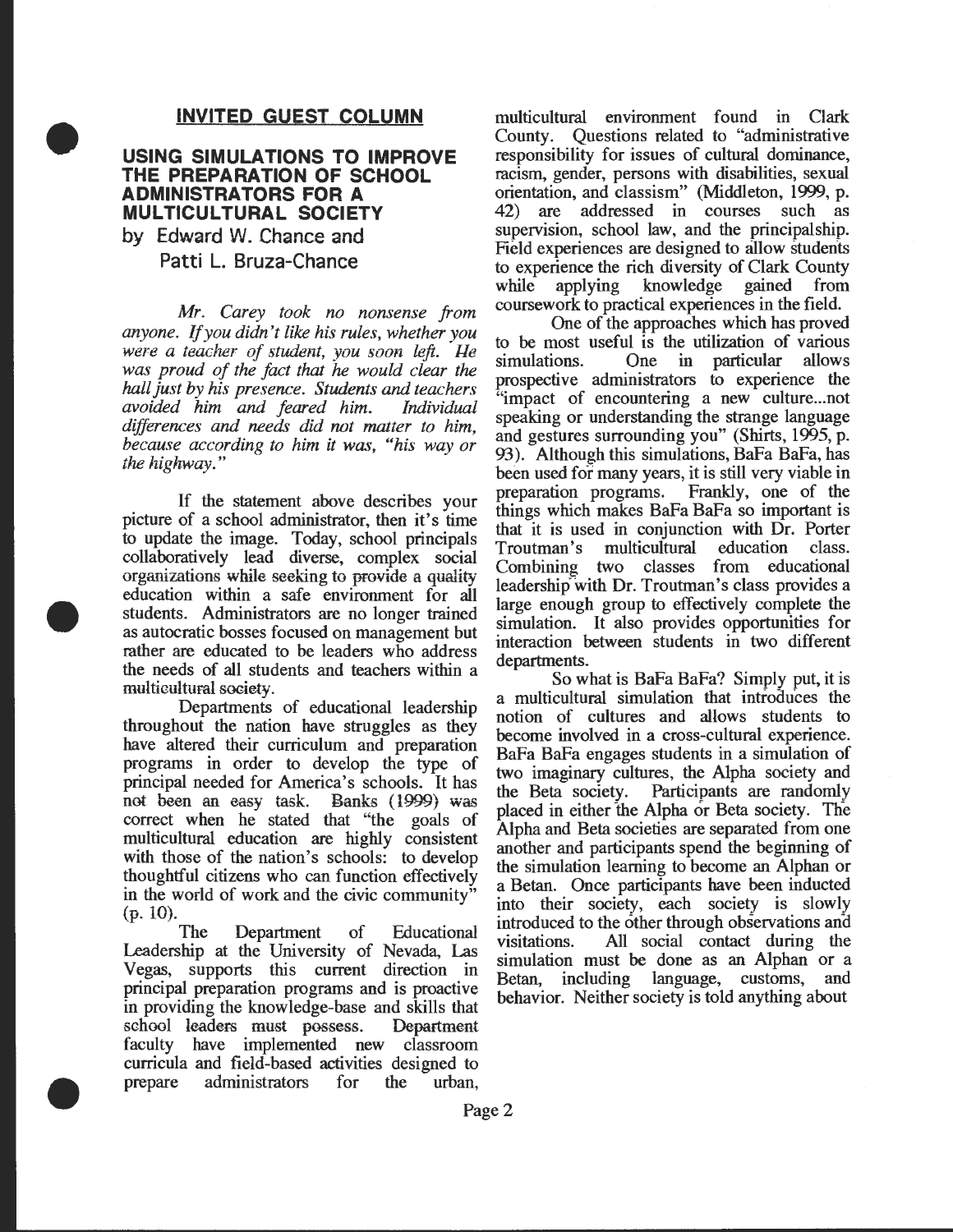the other, the task being to learn about the other society through observation and interaction. The simulation is concluded after all members of each society have had the opportunity to visit the other. A most important aspect of the experience is the debriefing after the simulation.. It is during the discussion after the simulation that "cultures are unraveled and the participants compare perceptions of one another's culture" (Shirts, 1994, p. 4).

•

•

•

What kind of results do we get? Students consistently tell us that participating in this simulation helped them better understand issues of ethnocentrism and cultural differences and heightened their awareness about the importance of consciously attending to intercultural relations. Feelings of hostility and potential violence may lie just below the surface as groups of individuals from various cultures interact in the school environment. Littleton, Colorado, is a recent and painful reminder of this. The following comments are indicative of students' reflections after participating in BaFa BaFa:

*"Feelings of superiority set in much quicker than I ever thought possible."* 

*"We became defensive and proud of our new identities."* 

*"I didn't even want to understand their culture because I felt so uncomfortable. I was instantly turned off and thought they were rude."* 

*"It was interesting how much hostility was created between the iwo cultures, and this was among educated, culturally aware adults."* 

*"I realized how unsettling it is to be faced with trying to understand a culture where no one is willing to help you fit in. I can see why students in ·ihe classroom" are willing to go to extreme lengths in order to get out of uncomfortable situations."* 

Students from all three classes are, for the most part, working and teaching in culturally diverse settings in Cfark county School District and consider themselves unbiased and fairminded. Mter participating in BaFa BaFa, one

student wrote: "fll like to think I can overcome prejudices and differences. BaFa BaFa shows, however, that simple differences can be difficult to overlook and that in action people are often much less tolerant than they claim to be in speech. And we see that we may be less tolerant than we believe ourselves to be." This reflection certainly supports Stephens' (1991) contention that while most people are not consciously racist they do develop subtle forms of prejudices and stereotypes.

The ultimate aim of such collaboration between faculty in the two departments and the curricular changes in the Department of Educational Leadership is to prepare school leaders who seek ways "for school to recognize and respect the cultures and languages of students from diverse groups while at the same time to develop a...culture to which all groups will have allegiance" (Banks, 1999, p. 10). Nieto (1999) was correct when she stated that schools "do all our students a disservice when we prepare them to live in a society that no longer exists" (p. 34). Likewise, we in the Department of Educational Leadership do our students a disservice if we do not prepare them to lead schools of diversity today .

The goal of the Department of Educational Leadership is to prepare school administrators who respect the diversity found in schools, seek to create an equitable and just school society, and who recognize the great strength which comes from differences. It is a path that is not always easy, but Martin Luther King, Jr. was correct when he said, "We will live together as brothers and sisters or die separate and apart as strangers" (cited by Banks, 1999, p. 10). It is a goal worthy of all of us.

#### References

Banks, J. A. (1999). Multicultural education in the new century, The School *Administrator, 56* (5), 8-10.

Middleton, J. A. (1999). Why administrators need diversity training. *The School Administrator, 56* (5), 42.

Nieto, S. (1999). What does it mean to affirm diversity? The *School Administrator*, 56 (5), 32-34.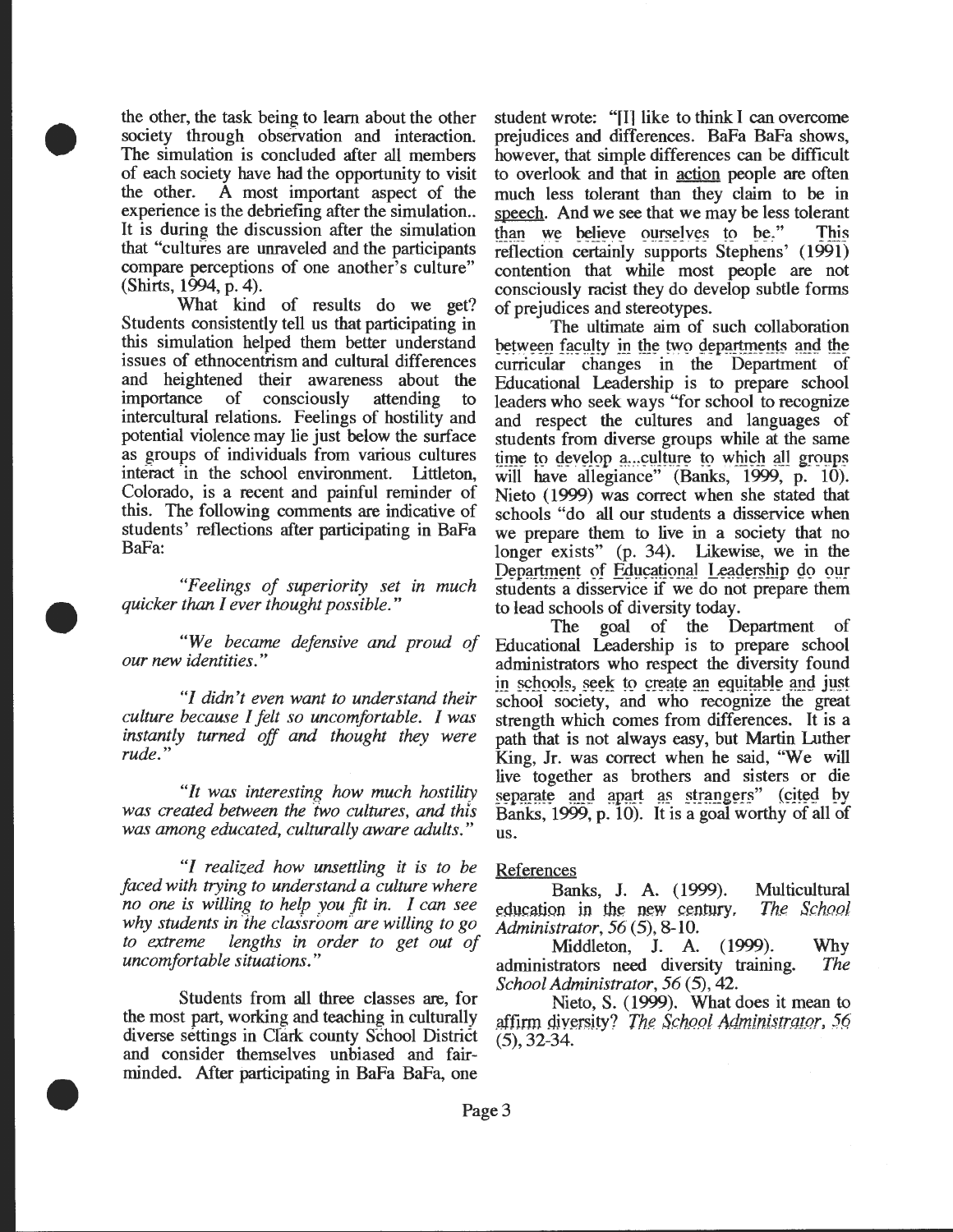Shirts, R. G. (1994). *BaFa BaFa: A cross culture simulation.* Del Mar, CA: Simulation Training.

•

•

•

Shirts, R. G. (1995). Beyond ethnocentrism: Promoting cross-cultural understanding with BaFa. In S. M. Fowler & M. G. Mumford (Eds.), *Intercultural sourcebook: Cross-cultural training methods Volume I* (p. 93-100). Yarmouth, ME: Intercultural Press.

Stephens, R. D. (1991, Fall). Overcoming prejudice and hate. *School Safety,*  p.2.

#### **NOTES FROM THE FIELD**

# **WHAT KIND OF DIVERSITY EXISTS iN- THE- UNITED STATES?-** ----- - **by Michael F. Anderson**

One value of traveling to another city, state, or country is the advantage of perspective. A recent trip to Scotland, to visit student teachers, reaffirmed my belief that diversity everywhere is linked to history. The United States is and has always been a diverse culture. In fact, one vote is all that favored English over German as our national language. I wonder how the Ealifornia proponents of English only would feel if they knew their history this well? Scotland and greater England are similar; their diversity, as with ours, is based on history.

My first Glasgow school visit was to the Kelvinside Academy where Maureen Matchett is working as a history student teacher. I expected the wealthy academy to be dominated by white male faces and it was; however, I was surprised by a portion of the student body. Several students wore traditional garb reflective of their respective religious and cultural backgrounds. Some were Hindu and some Moslem along side both Catholic and Protestant students. The Catholic and Protestant students have strong historical conflict as precedent to ongoing contemporary problems but their religious backgrounds were not noticeable with the exception of sports rings or pins allowed with their uniforms. The Catholics support the Celtic football (soccer) team and the protestants the Rangers. I do not know who the Hindu or

Moslem students supported locally but it was their religious headgear that set me thinking.

What is going on here where one of the wealthy academies would have such diversity despite the all male population, (five girls had recently been allowed to enroll)? In the United States, wealthy students are often insulated from diverse popuiations. Ah ha .. history! The United Kingdom although a small island, once ruled the western world. The British controlled India and other parts of Asia, the Suez Canal and parts of the Middle East, South Africa and many other parts of the African continent. The student population in Glasgow is reflective of the History of the United Kingdom. Diversity in the United States was and is no different. Unless you are a Native American, you are an immigrant and your status in this country is connected to when and from where you immigrated. The same is true in Scotland with some notable exceptions.

One interesting exception is the Merryhill Primary School, a Catholic school set in the most economically depressed part of Glasgow. Merryhill, (student Patty Hernandez), is in the center of, what we would call a project. The high-rise apartments were built in the sixties and seventies as a means of providing affordable housing. The architecture reminds one of East German 'sterile' complexes built by the Soviets as the peoples' housing. They are a stark contrast to the remarkable red and brown stone buildings that are more typical of old Glasgow. The critical difference between this poor district and a similar one in the States is the lack of diversity. In an American housing project one would expect to see many brown faces and many new Americans. Not in Scotland. The poorest of citizens seem to self sort and maintain their own sense of insulation.

I did not receive a good explanation for this so I can only speculate. Sometimes when people feel like they are on the bottom rung, they find a way of boosting themselves up by pushing another down. Sound familiar? It seems we have not cornered the market on racism. By the way, just a few days prior to my visit, the school windows had been shot out. The mentor teacher. (25 vears in the same school), said it was probably because it was a Catholic school.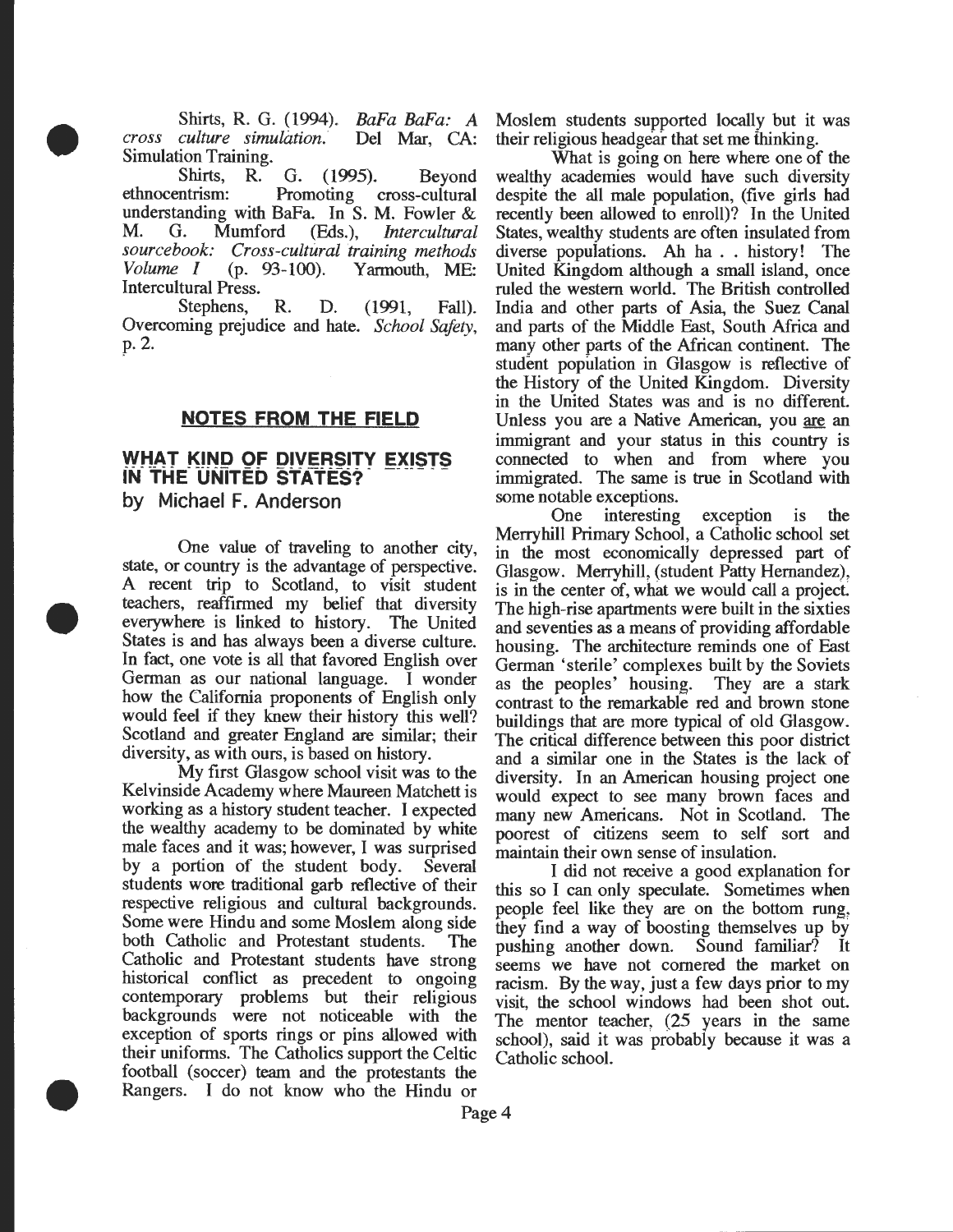Morgan Kristal is student teaching in the heart of old Glasgow. Holyrood, (Holy Cross), secondary school is a public school with a name rooted in the Catholic faith. Mary Queen of Scots' palace is also named Holyrood; she was a 16th century Catholic monarch. Religion is deeply rooted in the Scottish society and there is little love lost over English dommance and their push for Protestantism. As such, while there are clear differences between pubhc and pnvate schools, no clear separation of church and state exists as in the United States. Holyrood secondary school is also quite diverse, again, with students' ethnic backgrounds generally reflective of British colonization. Young women were dressed in traditional Moslem clothing and some young men wore religious headgear, as well. In this school, I began to notice how similar kids are everywhere; many of the students slipped away at breaks for cigarettes. Some of them were in their traditional clothing; if mommy and daddy only knew! Honestly, I had to pause and collect my thoughts several times when students of Asian (India), or Middle Eastern descent spoke to me with heavy Scottish accents. I simply must get out more!

•

•

•

Final proof of the notion that we are more alike than different came at Dowanhill Primary School. Laurie Jones is student teaching in a forth grade class near the beautiful West Side of Glasgow. The area is beautiful because it is old which, for Laurie and her students, is a mixed bag. The building, built in 1894, was really quite beautiful, a brown sandstone with wide hallways and wooden floors. The classroom ceilings were twenty feet high with ten foot windows on the two outside walls. The halls were busy with art and student work. The connecting point??? The first student questions were about WWF wrestlers! We are more alike than we think!

P.S. The fifth UNLV student teacher, Thomas Steinline, injured his Achilles and will remain a little longer. He may be having the best experience of all the students. His injury provided time to know more people and appreciate the ... culture.

# **BUSCANDO AMERICA by David Heflich**

Sitting here thinking about America, I wonder about who we are, what we believe, and how we act towards one another. It has been three days since the tragic events in littleton, Colorado in which two students were responsible for the deaths of thirteen others before taking their own lives. This has only eclipsed the other outrage currently occupying the news, the NATO bombardment in Yugoslavia, brought on by the efforts of one ethnic group of people to rid their countryside of another ethnic group. Why does it seem to me that the end of the Cold War between the Eastern and Western super powers has unleashed a wave of ethnic hatred long kept under wraps by totalitarian leadership?

The Panamanian, Rueben Blades, has sung the words, "Estoy buscando America," "I am searching for America." He says in his song:

"We are all part of the same continent. ... everybody who was born (on this continent) here is an American....the more we think about it the more sense it makes....we should be working together....we need to talk about it....we are all here, no one is going to leave .... we just need to learn to live together.

He is expressing here a different sentiment about what it means to be an American than that felt by many of us here in the United States. People throughout Latin America look at the fact that we all live on a continent called America, either North or South, thus we are all Americans. Indeed many of them argue that we are in fact one continent, linked by a mountain range running along the Pacific rim from the Arctic to Tierra del Fuego.

This commonality, that we are one people, despite our different cultures, is one that is difficult for many people living here to recognize. We are almost all immigrants or the descendants of immigrants, be they from Africa, Asia, or Europe. Many of those from Latin America have a culture that is derived from the mixing of European and Indigenous peoples.

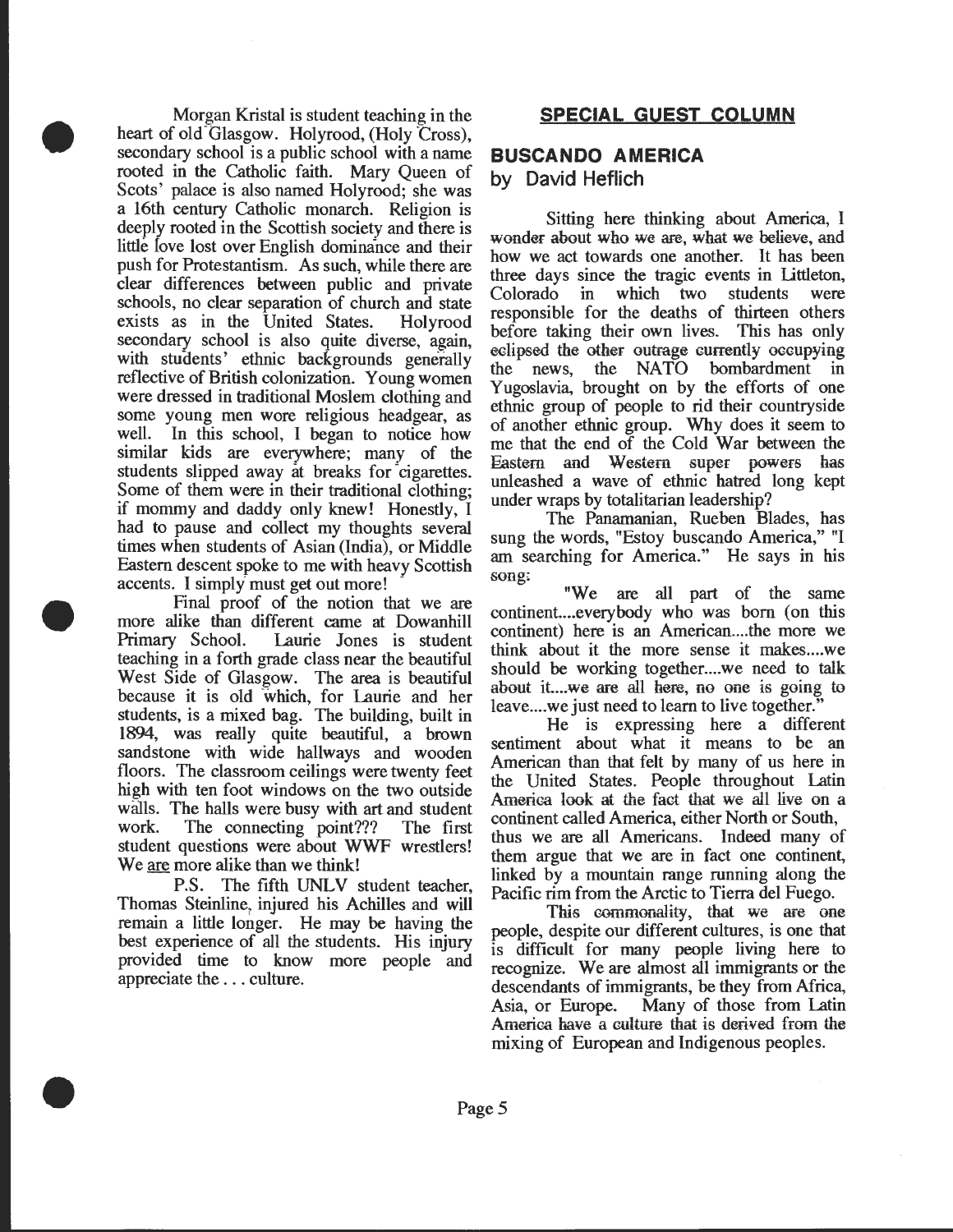This rich culture is something from which we can learn; it represents one of the roots of our own lives and our own civilization.

•

•

•

We have a difficult time recognizing and appreciating difference in this country; but it is not really different cultures that we discount, it is really a case of different ethnicity. In this sense, are our issues in this country any different than those underlying the conflict between Serbs, Albanians, Croatians, and Boznians, in the Balkan states? We may be more civilized in that the dominant ethnicity no longer kills members of a minority ethnicity with impunity, but we still look at each other with the suspicion that comes from a lack of knowledge, a lack of appreciation.

I recently posted a message to faculty members of the College of Education<br>concerning groups to contact that were to contact that were providing<sup>"</sup> aid and support to refugees in Kosovo, Albania, Montengro, and Macedonia. Although this is an important way of helping peoples displaced by war and ethnic cleansing, let us look to ourselves, our actions, and our concerns. As we see changes in the populations of our schools reflect a growing ethnic and cultural minority in our community, let us display the same concern for their own efforts to succeed in a new community, as we do for refugees far away.

This is the list of the agencies accepting contributions for refugee assistance to alleviate the current suffering in Kosovo. These groups also support relief efforts throughout the world.

American Friends Service Committee,

http://www .afsc.org

American Jewish Joint Distribution Committee, http://www.jtc.org

American Red Cross, http://www .redcross.org

American Refugee Committee, 612-872-7060

Baptist World Aid, http://www. bwanet.org

CARE, http://www .care.org

Catholic Relief Services, http://www .catholicrelief.org Christian Children's Fund, http://christianschildrensfund.org

Church World Service, http://www .churchworldservice.org

Direct Relief International, http://directrelief.org

Doctors Of The World, http://www .doctorsoftheworld.org

Doctors Without Borders, http://www.dwb.org

Feed The Children, 800-328-2122

Food For The Hungry International, http://www .fh.org

International Aid, http://www .intemationalaid.org

International Medical Corps, http://www.imcla.org

International Orthodox Christian Charities, http://www .iocc.org

International Rescue Committee, http://www .intrescom.org

Lutheran World Relief, 800-597-5972

MAP International, http://www .mag.org

Mercy Corps International, http://www .mercycorps.org

Oxfam America, 800-77-0XFAM

Salvation Army World Service Office, 703-684- 5528

Save The Children, http://www .savethechildren.org

U.J.A. Federations of America, 212-566-8610

U.S. Association for the UN High Commissioner For Refugees, 202-296-5191

U.S. Committee For Unicef, http://www .unicefusa.org

Page 6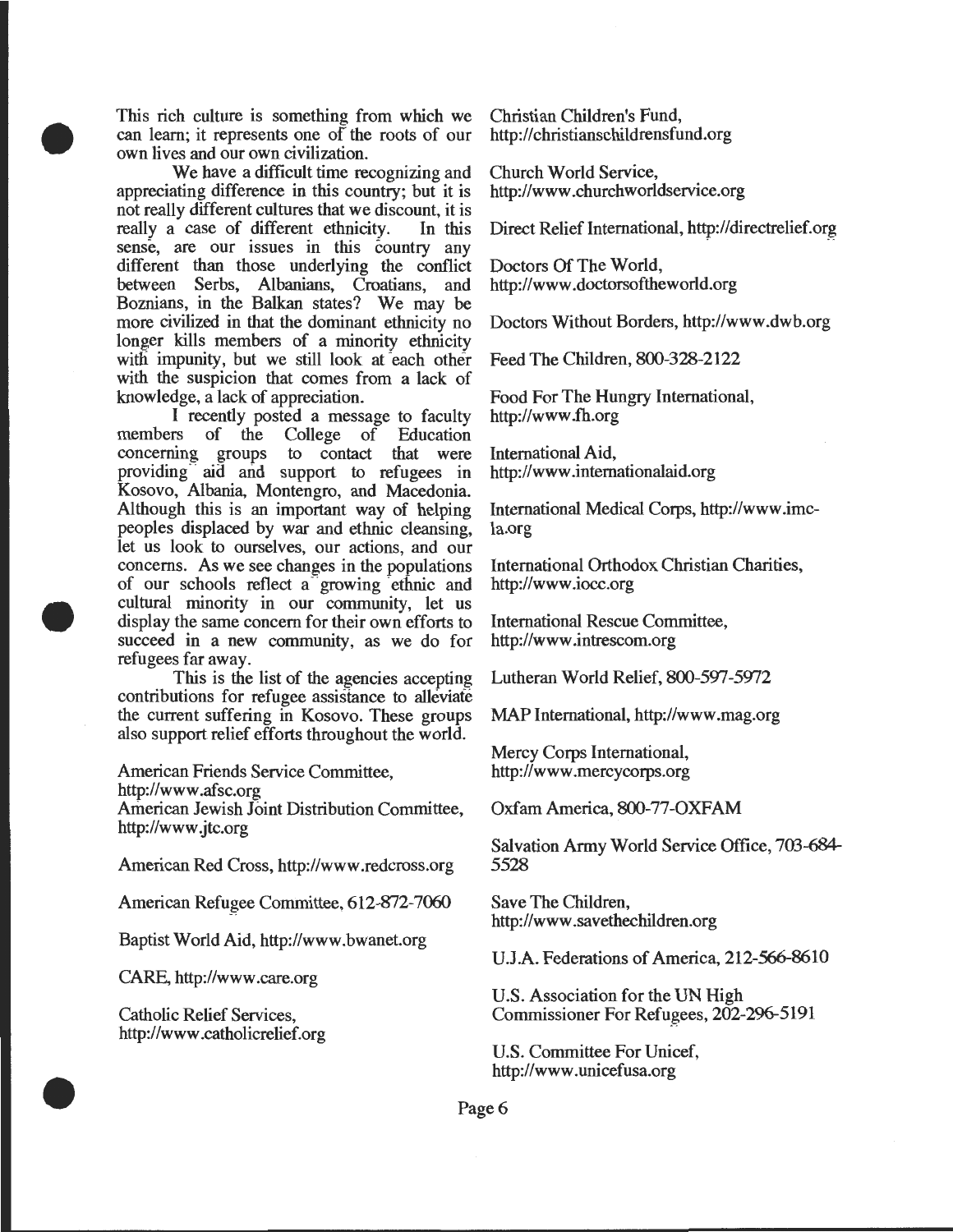World Concern, http://www.worldconcern.org

World Food Program, http://www.wfp.org

World Relief, http://www.wr.org

World Vision, 888-511-6423

•

•

•

# **THE CULTURE OF EXTREME PREJUDICE**

**by Maria G. Ramirez** 

"Prejudice is a set of rigid and unfavorable attitudes towards a particular group or groups that is formed in disregard of facts. The prejudiced individual responds to perceived members of these groups on the basis of his or<br>her preconceptions, tending to disregard her preconceptions, tending to behavior or personal characteristics that are inconsistent with his or her biases" (Banks, 1997, pp. 75-76).

The perpetrators of the violence in Littleton, Colorado certainly fit the definition of individuals prejudiced in their beliefs, as do the other youths who have committed similar acts of rage. Until this latest incident, it was not uncommon to hear news reporters, law enforcement officials, clergy, and other members of the community say that we would probably never know why these young people did what they did. It was also not uncommon to hear that the parents were not to blame for their offspring's actions, and it was often said of the perpetrators that until that incident, he/they had never done anything to indicate such violent behavior was imminent.

The violent, senseless acts of killing innocent individuals were often referred to as "Violence in Schools," "Youth Violence," or<br>"School Violence." While the various While the various references captured the setting of the violent acts, the shift in focus from the individuals who committed them to the context diverted attention from the perpetrators to the setting, as if the setting was responsible for the violent outburst, thus diminishing the responsibility and shielding the identity of the individuals who committed them. The headlines could just have easily read, "White Affluent Suburban Youths on a Killing Rampage," but not one did.

The objectivity demonstrated by the news media in reporting on the families and the youths who committed these acts reveals a bias not typically shown other groups and denies the existence of a culture which links the families and the youths who have committed such hideous acts. Violence among non-White groups is typically referred to by identifying and thus labeling the member of the group and ultimately the group itself. The parents of non-White aggressors are often blamed and profiles of the individual and the family quickly and unfairly stereotype every member of the non-White group.

Not all affluent suburban White youths are going to do what the littleton, Colorado individuals did. To stereotype them is just as wrong as to stereotype all non-White groups for the violence of select members of that group. To ignore a culture of neglect, and/or denial, that exists among families which fosters violent behavior in youths, regardless of the socioeconomic status, race, or ethnicity, is equally wrong and fatally dangerous, as shown by recent and past events.

#### Reference

Banks, J. A. (1997). *Teaching Strategies for Ethnic Studies* (6th ed.). Boston: Allyn & Bacon.

# **ORALITY AND LITERACY by Steve McCafferty**

It is interesting, in relation to language education, that schools focus primarily on reading and writing and that orality is hardly touched on. For example, note the controversy surrounding whole-Language and phonics. By comparison, concerns about orality are almost non-existent. Yet in terms of use, speech is much more pervasive than reading and writing, and ultimately has a greater role in our lives than reading and writing.

First, consider the connection between speech and identity. For example, if our ears were attuned, we could appreciate all sorts of regional varieties of language, or dialects. For example, a phonologist I know was once called upon in the Kansas City area to help locate the

Page 7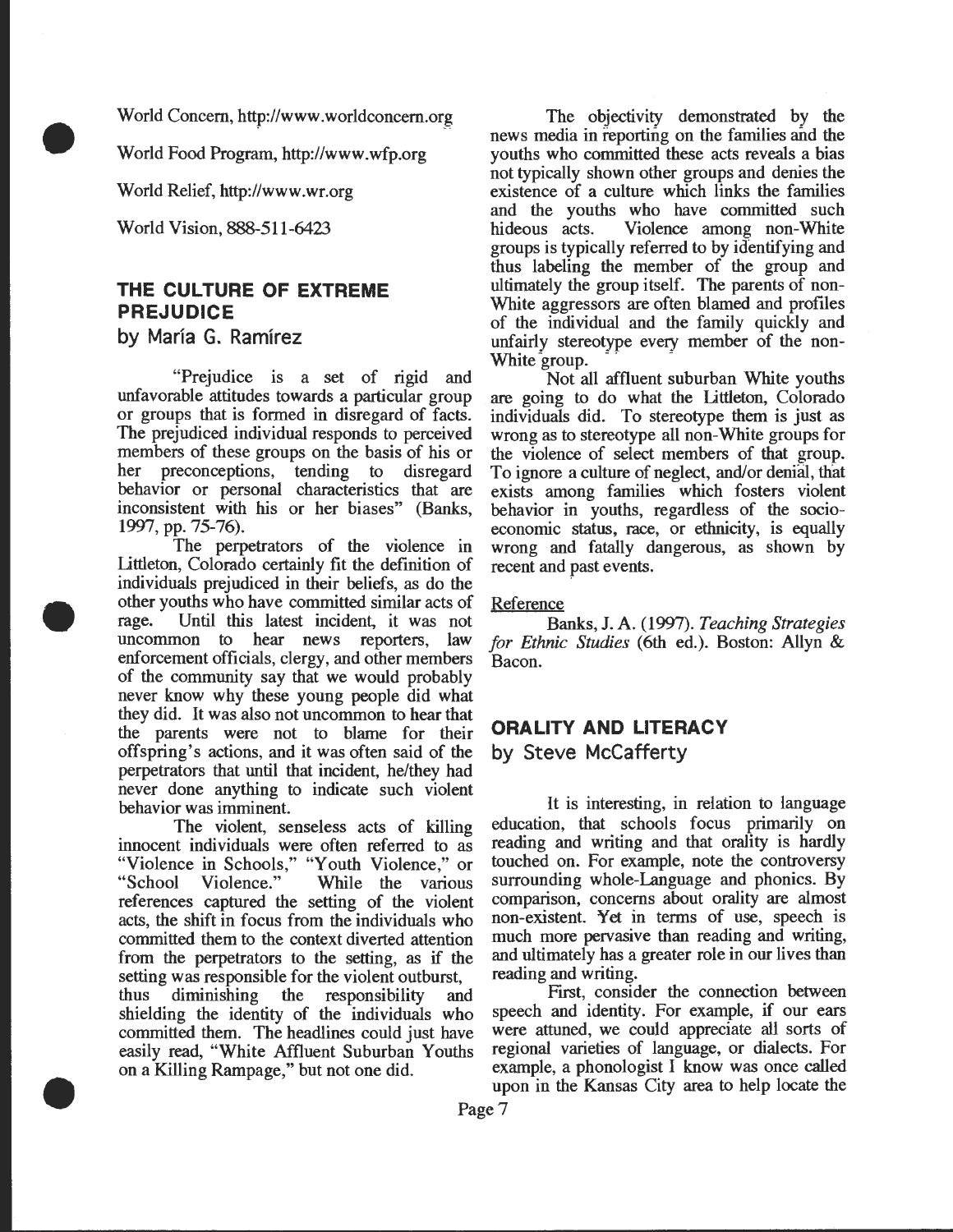origins of a patient with amnesia. The linguist was able to place the patient within one county of his home in Indiana! Also, some second language learners choose not to give up the accent that their native language brings to their use of English, believing that to do so would be to betray their cultural identity. However, and perhaps teacher education is partly to blame here, teachers rarely take interest in the way student backgrounds are represented in their speech, or attempt to celebrate linguistic diversity in general. In fact quite the opposite generally holds true, i.e., there tends to be a push towards the use of the standard variety of American English (a mid-west accent). There is of course reason for this, but not at the expensive of diversity.

•

•

•

At the level of discourse, in my last column I basically illustrated that how we tell our stories is bound up with the discourse community that we come from, and that schoolbased forms of discourse are very much privileged over others as reinforced by teachers. It is worth pointing out that some have argued, and notably Rom Harre, that mind itself, from a psychological perspective, can be viewed as essentially discursively based. This point of view is of course not limited to the oral modality, but at the same time, written forms of discourse have so far not figured prominently in this approach, the central focus being on what happens in face-to-face interaction. Moreover, there are good reasons for this emphasis stemming from differences, discursively, between reading/writing and speaking/listening.

Perhaps the first thing to note in any such comparison is that writing is inherently an abstract, disembodied, decontextualized act: As noted by yygotsky, writing is essentially a

conversation between a person and a piece of paper. In contrast, speaking is almost always driven by very specific contexts that are usually immediate as well. Additionally, the qualities of voice allow us to present meaning in ways unmatched by writing which has only a very limited set of conventions to produce such elements. This is why, for example, the editor of this newsletter on e-mail uses various graphics to create a smilely face to indicate irony. It is also important to note the link between spoken language and gestures, facial expressions, body posture, etc., as all of these embody our

interactions, adding greatly to our meaning, and indeed, adding to why face-to-face interaction is the quintessential form of human communication.

All of the above does not of course reduce the importance of reading and writing. Rather, the point is that in language education we need to focus on orality as well. This is a point that Stan Zehm made to me, and I am glad to have the opportunity to expand on it here, and to say how much I miss him.

#### **CONNECTING CULTURES THROUGH STORIES: MULTICULTURAL BOOKS AND RECENT CONTROVERSY by Cyndi Giorgis**

How can a children's book create<br>controversy? Aren't these books written for Aren't these books written for children with the intent to entertain them while supporting their ongoing literacy development? And who are the critics of multicultural literature who are questioning the role these books have in children's lives. This column will explore several books that have come under attack recently, the reasons for the criticism, and if there is a basis for concern in how culture and ethnicity are being portrayed in children's

literature. Recently, it was reported in newspapers across the country that a young white teacher was accused of racial insensitivity for reading the book, *Nappy Hair* to her black and Hispanic students. Residents of the Bushwick section of Brooklyn yelled racial epithets and profanities and threatened her after she read the book to her third-grade class. The teacher, Ruth Sherman, said she was using the book to teach the children a lesson in how to get along despite racial differences. Miss Sherman, who was so delighted with the wonderful response the book received from her students, even photocopied pages from the book for them to take home (copyright infringement is certainly an issue, but won't be dealt with in this column). The parents saw the word "nappy" as a derogatory term to describe a black person's hair and judged the book as inappropriate and politically incorrect (many parents admitted they had not read the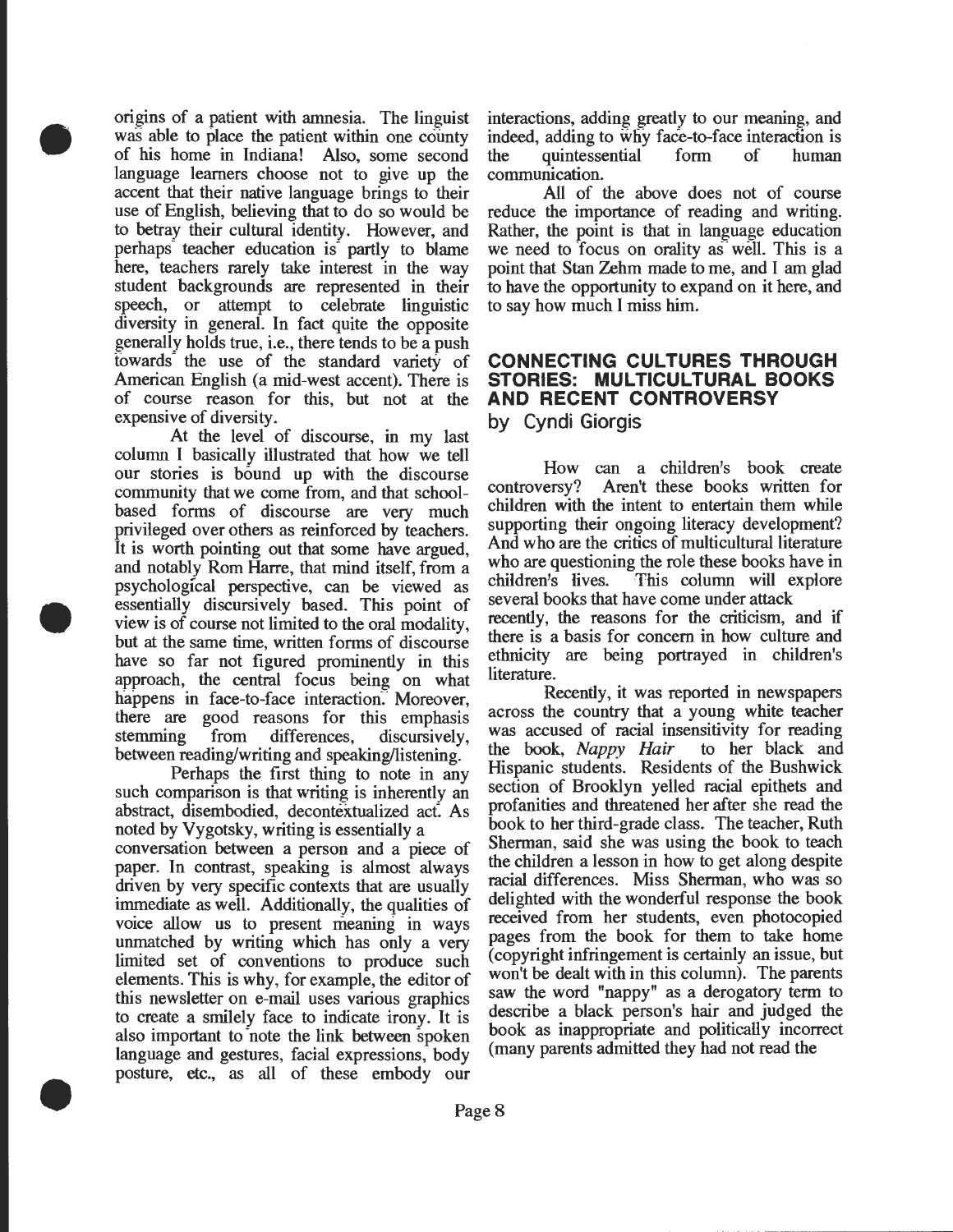book). This prompted a huge outcry from the community and a request for a transfer from Miss Sherman.

•

•

•

*Nappy Hair* is the story of a young black girl, Brenda, fussing with her hair until she finally comes to appreciate the "nappiest, the curliest, the twistiest hair in the whole family." Written in a call-and-response format, the book celebrates word play as well as Mrican-American life. Illustrations by Joe Cepeda are vibrant and accent Brenda's coarse ringlets of hair gone wild as well as the other characters who dance across the pages to the beat of the dialect-rich text. The book's black author and scholar Carolivia Herron, states that there is nothing racist in the book. She views it as a celebration of culture and the traditions found in her own life. Published in 1997, the book had sold well but within a week of the controversy, Knopf had sold out of the 33,000 hardcovers and 15,000 paperbacks it had, and reprinted another 15,000 paperbacks because of the demand. It can be assumed that the book was not being purchased for its' artistic merits and cultural triumphs of respect and authenticity but rather because controversy sells and readers were curious to see for themselves what the fuss was all about.

Almost 100 years of controversy have followed Helen Bannerman's, The *Story ofLittle Black Samba.* In the summer of 1898, Bannerman began to write and illustrate letters and homemade stories to pass the time while her husband investigated the causes of bubonic plague. An English friend thought the little story needed to be published so against her better judgment, Bannerman sold the copyright, and the book began to take on a life of its own. The story of Sambo outwitting a pack of bullying tigers did not seem to be the issue, but rather the crude, derogatory drawings and racist character names that were patently offensive.

Then in 1996, two new retellings of *The Story of Little Black Samba* were published, quite coincidental. In *The Story of Little Babaji,*  illustrator Fred Marcellino has moved the setting of the book from Mrica to India. He has changed the names to Babaji, Mamaji, and Papaji but adheres scrupulously to the original text. The small, square format of the book is also reminiscent of Bannerman's wish for something little hands could hold. "The original

is a little masterpiece," argues illustrator Fred Marcellino, who is white. "Its good qualities really outweigh its racist elements" (Luscombe, 1996). The other retelling can be found in The other retelling can be found in Mrican-American writer, Julius Lester's, *Sam and the Tigers.* Lester sets his main character Sam in the American South during the 1920s. The book contains contemporary language and is much larger than the size of the original book. Lester indicated that, "For me, this book is a natural step in finding stories that we can reclaim. Because I'm African-American, I was touched by the original illustrations. They affected me emotionally and personally (Alderman, 1996). Many individuals in the field of children's literature and publishing questioned why this book was brought back in any form while others saw this as an opportunity to revisit an old classic and to possibly dispel the stereotypes that were perpetuated with the Bannerman book.

There are other books that have spurred controversy as to accuracy and authenticity. Susan Jeffers, *Brother Eagle, Sister Sky* is subtitled, A Message from Chief Seattle and is presented as the Suquamish Indian chief's impassioned plea for preserving the environment. The controversy has ignited over the origins of that plea and whether the words that Jeffers had "adapted" from the speech were any that Chief Seattle actually spoke. Documentation shows that he never said, "The earth is my mother" or "I have seen a thousand rotting buffaloes on the prairie, left by the white man who shot them from a passing train" (the chief lived in the Pacific Northwest and never saw a buffalo). Jeffers takes liberties not only with the text, but also with the illustrations as she portrays several inaccuracies such as Suquamish Indians in an Algonquin canoe. Some individuals feel that the "message" in the book of caring for the environment is more crucial than the accuracy of the illustrations or the authenticity of the text. This perspective might raise another question. Do we have different standards for each ethnicity?

Another book that is found on numerous classroom shelves is Bill Martin and John Archambault's, *Knots on a Counting Rope.* The story tells of a Navajo Indian boy who asks to hear again and again the tale of his birth from his grandfather. Named Boy-Strength-of-Blue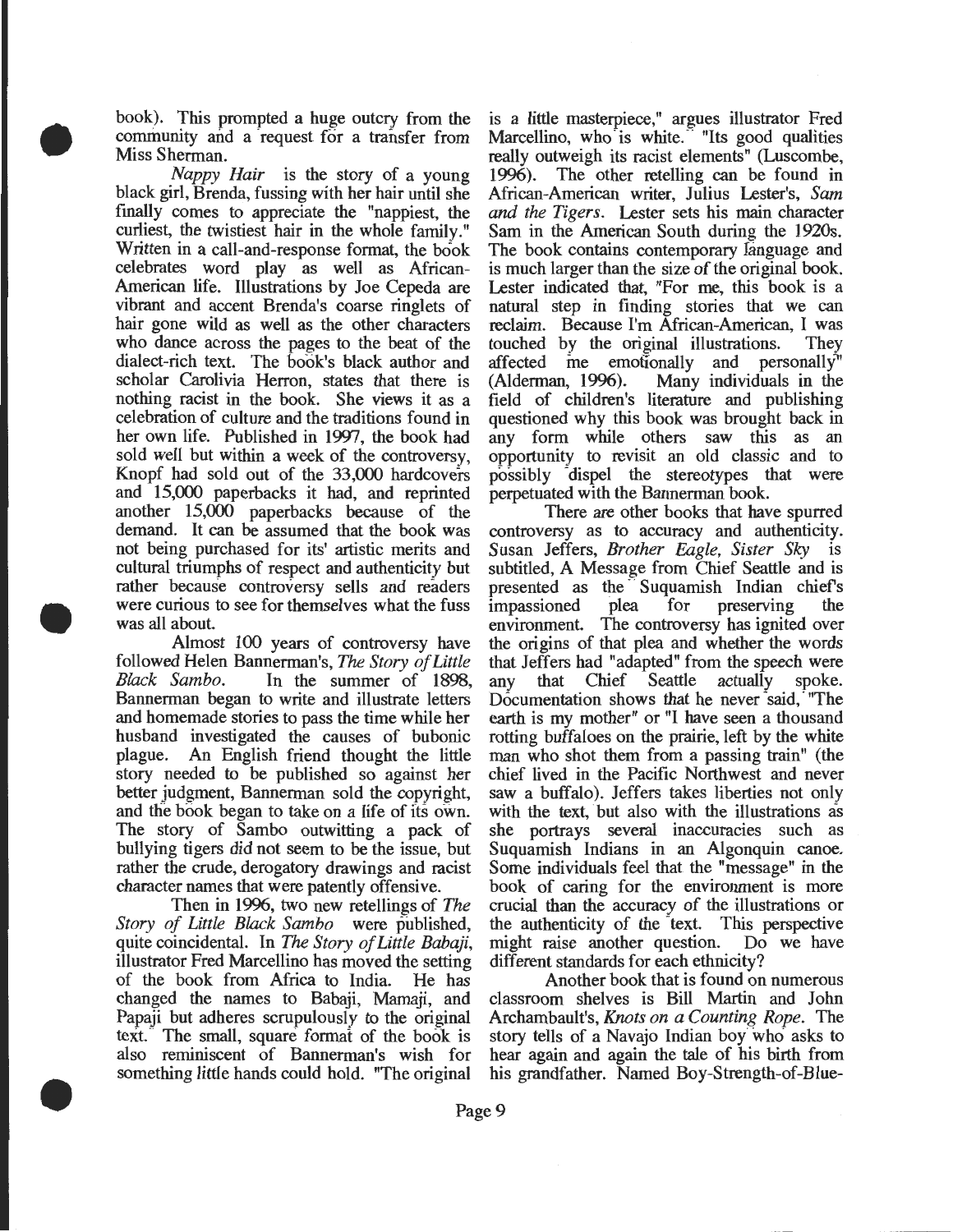Horses, readers learn that the child is blind. Viewed as a rich tale of intergenerational love and respect, the book is found to be cultural offensive to many Native peoples. Slapin and Seale (1992) indicate that the author's "ignorance" of Native culture is shown throughout the book. "A child would never constantly interrupt an Elder. . and grandparents do not tire of repeating stories or admonish children for asking for them. What is this 'counting rope' business anyway? Did the authors get the idea from the ancient Peruvian quipu or is this another of those 'old Indian customs' of which none of us have heard?" Slapin and Seale are strong in their criticism of the book and feel "it is a crass, deliberate, ripoff---an insult to all of us and most of all to the people of the Navajo Nation" (p. 183).

•

•

•

What is the responsibility of educators in bringing accurate and authentic literature to students? How can educators possibly know if a book is culturally offensive? And once they learn of the issues with a book, what is the next course of action they should take? Should these books be completely banned from the classroom or are there ways fo introduce texts to children and facilitate discussions that will heighten their awareness of the cultural insensitivity that is portrayed in literature? And at what point are we experiencing cultural "hyper-sensitivity?" A recent book by Odds Bodkin and illustrated by Gennady Spirin retells the story of *The Crane Wife.* The book is about a young woman who virtually gives her life to make the sails that her husband requests. One of the problems is that Spirin has illustrated the woman in dress that is worn by prostitutes in Japan. Is this an inaccuracy that should be shared with children? And how does it affect the use of the book in the classroom? And would anyone know this was a problem with the illustrations?

There will always be books stirring up controversy. I remind my students that there is no such thing as a safe book. What educators need to decide is how to select and share literature with students that supports the curriculum and portrays ethnicity and culture in accurate and authentic ways. This involves reading both the literature and professional reviews of books in order to be informed about cultural inaccuracies. By doing so, educators will be able to make informed decisions about

the multicultural books that they bring into their classrooms.

#### References

Alderson, B. (1996). Meltdown: Two new, rehabilitated renderings of "Little Black Sambo." *New York Times Books Review* (Nov. 10,1996), p. 34.

Luscombe, B. (1996). Same story, new attitude. *Time,* 148, p. 23.

Slapin, B. & Seale, D. (1992). *Through Indian eyes: The Native experience in books for children.* Philadelphia, PA: New Society Publishers. 312 pp. ISBN 0-86571-213-1 (paper).

#### Books Reviewed

Bannerman, H. ( 1899). The *story of*  Little Black Sambo. New York: Lippincott. 56 pp. ISBN 0-397-30006-9.

Bannerman, H. (1996). *The story of*<br>Little Babaji. New York: HarperCollins. HarperCollins. Unpaged. ISBN 0-06-205064-8.

Bodkin, 0. (1998). *The crane wife.* Ill. *G. Spirin. San Diego, CA: Harcourt Brace.* Unpaged. ISBN 0-15-201407-1.

Herron, C. (1997). *Nappy hair.* Ill. J. Cepeda. New York: Knopf. Unpaged, ISBN

0-679-87937-4.<br>Jeffers, S. (1991). *Brother Eagle,* Sister Sky: A message from Chief Seattle. New York: Dial. Unpaged. ISBN 0-8037-0969-2.

Lester, J. (1996). *Sam and the tigers.*  Ill. J. Pinkney. New York: Dial. Unpaged. ISBN 0-8037-2028-9.

Martin, B. Jr., & Archambault, J. 0987). *Knots on a counting rope.* Ill. T. Rand.<br>New York: Holt. Unpaged. ISBN 0-440-New York: Holt. Unpaged. 84305-7 (paper).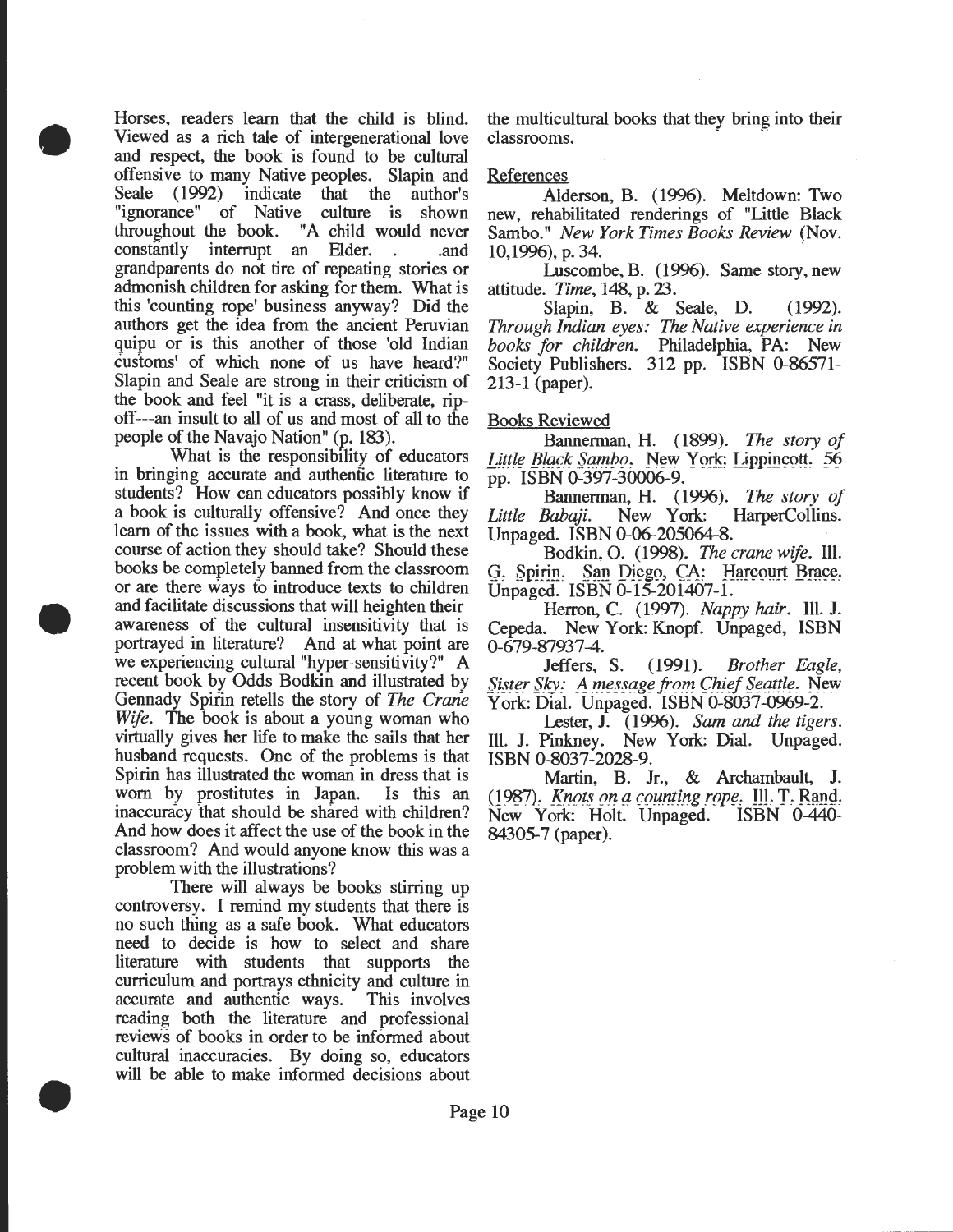# **FOSTERING A JUST AND INCLUSIVE ENVIRONMENT: ADDRESSING THE NEEDS OF THE HIDDEN MINORITY**

**by Nancy Sileo** 

•

•

•

Gay men, lesbians, bisexual and transgendered persons are an abundant and increasingly hidden minority of our population. Teacher educators, counselor educators, and other professionals in the field of education are often challenged by the issue of sexual diversity (Lewis & Lewis, 1994). Teacher educators aeross the country are struggling to determine the place and value of gay, lesbian, bisexual, and transgendered (GLBT) issues in their course syllabi and course-work. Concomitantly, many persons who are GLBT are themselves struggling to "fit in" on university campuses. Persons who are GLBT must contend with the daily heterosexism and homophobia of a predominantly heterosexual culture, and at the same time try to develop a healthy self-image and sense of empowerment (Schaecher, 1994). Unfortunately, the pervasive homophobic nature of our culture forces most homosexuals to remain invisible, sometimes resulting in self-deprecating behaviors and loss of selfconfidence and self-worth.

The importance of understanding the needs of persons who are GLBT has become more prevalent in the literature over the past five to ten years. The focus however, has customarily been on the high risk of suicide, drug use, and HIV/AIDS rate among persons who are GLBT (DuBeau 1997, DuBeau, 1998, Gibson, 1989, Hetrick & Martin 1987, Savin-Williams, 1994). More recently, the emphasis has been on violence against persons who are GLBT (Ruenzel, 1999). In the popular media, hate crimes against persons who are GLBT were brought to the forefront with the senseless beating and death of University of Wyoming student Matthew Sheppard. In 1996, the U.S. Census Bureau reported:

•as many as 7.2 million American under the age of 20 are gay or lesbian

•the average age at which gay males "come out" is between 14 and 17, the average age at which lesbians "come out" is between 16 and 20

•gay and lesbian youths constitute up to  $25\%$  of all youths living on the streets in the United States

-in a 1991 study of 137 gay and lesbian youths, 30% had attempted suicide once and 13% had reported multiple attempts

•the mean age of persons who are GLBT attempting suicide was  $15.5$ ; three quarters of the first attempts came after the youth had labeled herself/himself homosexual

•suicide statistics are up to three times greater among gay men and lesbians than any other group

 $\epsilon$ 1 in 4 gay and lesbian youths are forced to leave home on account of conflicts with their families about being homosexual

•hate crimes against persons who are GLBT have nearly doubled in the past decade

•persons who are GLBT of a non-white minority face multiple acts of discrimination. upon revealing their sexual orientation resulting in the discarding of individual ethnic hentage

•up to half of the gay and bisexual males forced out of their homes engage in prostitution to support themselves (Statistical Abstract of the Uriited States, 1996).

In spite of the fact that these statistics are horrifying, it's important to remember there are people behind the numbers. A tangible portion of the U.S. population  $(10\%)$  is gay or lesbian. Persons who are GLBT are found in every race, creed, class, age, disability, and ability level. As educators we can learn by focusing on the positive aspects of the lives, of persons who are GLBT, that reflect strength and resiliency<br>(Savin-Williams, 1990).

Few guidelines exist within the university. structure that address the unique needs of students, faculty, and staff who are GLBT, and few educators have specific training in working with these groups. A review of the literature indicated that persons who are GLBT are generally treated as through they do not exist, or as objects of hate and bigotry (DuBeau, 1998). The traditional support structures that serve other students, faculty, and staff frequently do not serve the GLBT population.

Each day there are opportunities to make others aware of the issues affecting persons who are GLBT. As educators we have many chances to make a difference by providing support and

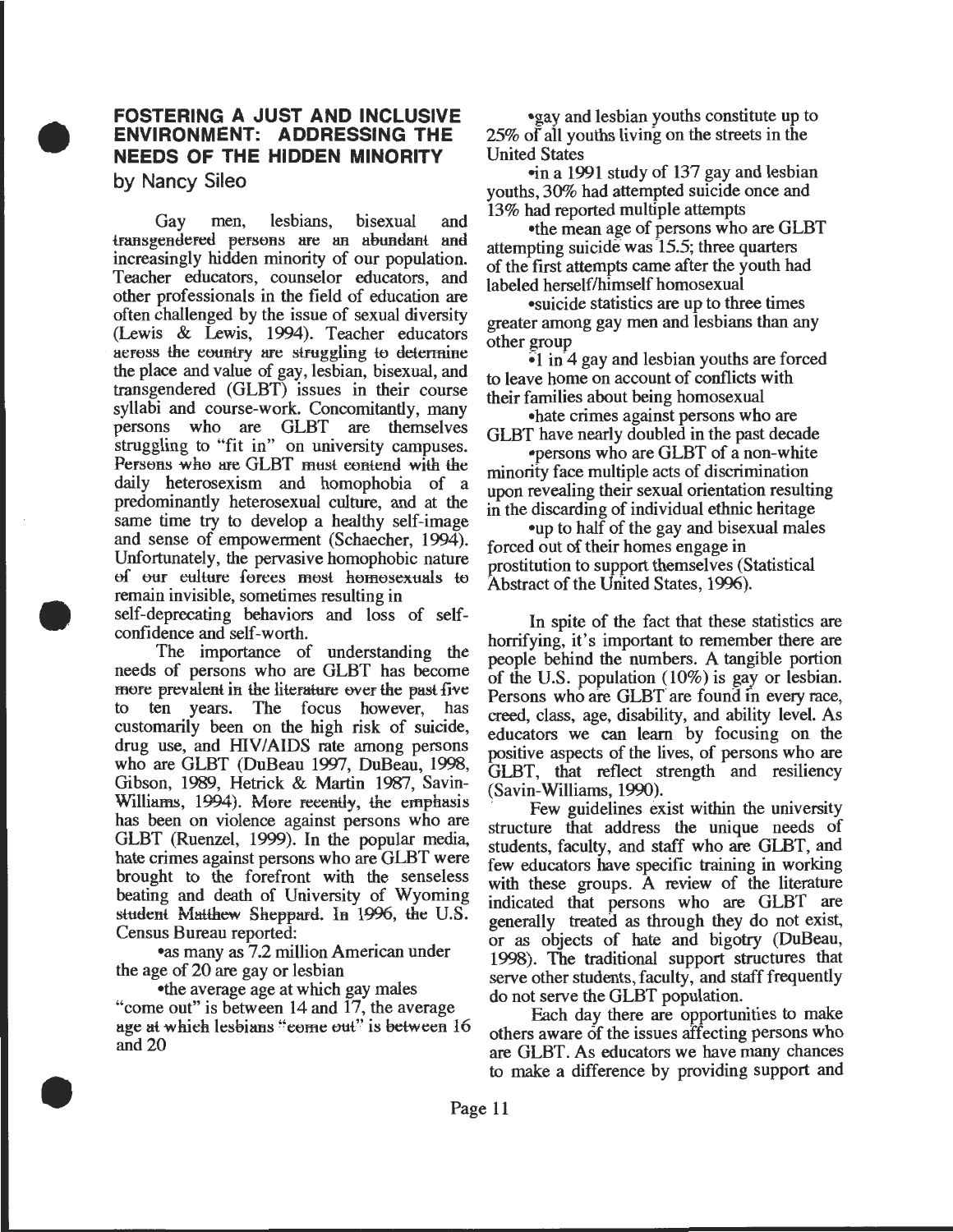education for others. The following guidelines, strategies, and tips (adapted from materials developed by DuBeau 1998, NFA, INSITE, PFLAG) offer members of the university community a means to foster a just and inclusive environment for all, regardless of sexual orientation.

#### Guidelines for Counseling Persons who are GLBT

1. be yourself

•

•

•

2. remember the who is GLBT may be experiencing grief reactions when "coming out";

since most persons who are GLBT know society thinks being homosexual is "wrong"

3. use the vocabulary the persons who is GLBT uses; if the persons says "homosexual" follow her/his lead, likewise if the persons who is GLBT says "gay", "lesbian", "bisexual", or

"transgendered" use that term

4. use the term "same sex feeling" if the person GLBT appears uneasy with other vocabulary; "so what you are concerned about<br>are your same sex feelings for other women"

5. be aware of your own comfort level and limitations

6. respect confidentiality

7. be aware of cultural roles which may affect the students

8. thank the person who is GLBT for trusting you

#### Strategies and Tips for Promoting a Just and Inclusive Environment

1. address negative incidents on the spot; targeted harassment, put-downs, whether or not targeted to individuals, anti-gay jokes, graffiti, and labeling

2. change language that assumes everyone is or should be heterosexual; use partner rather than girl/boyfriend, permanent relationship rather

than marriage

3. change human relations and personnel policies to protect persons who are GLBT from discrimination on the basis of sexual orientation

4. submit requests to improve library holdings (both fiction and non-fiction) to reflect sexual diversity

5. create a safe place for persons who are **GLBT** 

6. provide resources such as hot-lines, centers, shelters, among others that support persons who are GLBT

7. "come out" as an ally of persons who are

GLBT

8. help others to become aware of their prejudices and provide them ways to overcome the prejudices

#### RESOURCES

- Gay, Lesbian, Straight Educators Network (GLSEN). 122 West 26 Street, Suite 1100 New York, NY 10001; 212/727-0135
- Institute for Sexual Inclusiveness through Training and Education, (INSITE).<br>1101 14 Street NW, Suite 1030 1101 14 Street NW, Suite 1030 Washington, DC 20005; 2021638-4200
- National Education Association, Human and Civil Rights. 2102 16 Street NW Washington, DC 20036; 202/822-7700
- Parents and Family and Friends of Lesbians and Gays (PFLAG). 1101 14 Street NW, Suite 1030 Washington, DC 20005; 2021638-4200

Sexual Minority Youth Assistance League (SMYAL). 1621 Connecticut Avenue, NW, 5th Floor Washington, DC 20009-1013; 2021483-9587

#### References

Lewis, A., & Lewis, M. (1994). Becoming an ally for gay, lesbian and bisexual people. *Spectrum Newsletter. Association for Counselor Education and Supervision, 55* (2), 10-11.

Schaecher, R. (1994). In the field -<br>Lesbian and gay adolescents: The hidden minority. *Spectrum Newsletter. Association for Counselor Education and Supervision, 55* (2), 9-12.

DuBeau, T. (1997). Survival and sexual identity: Calvin - a gay adolescent. *Reclaiming*<br>*Children and Youth, 6* (1), 22-25.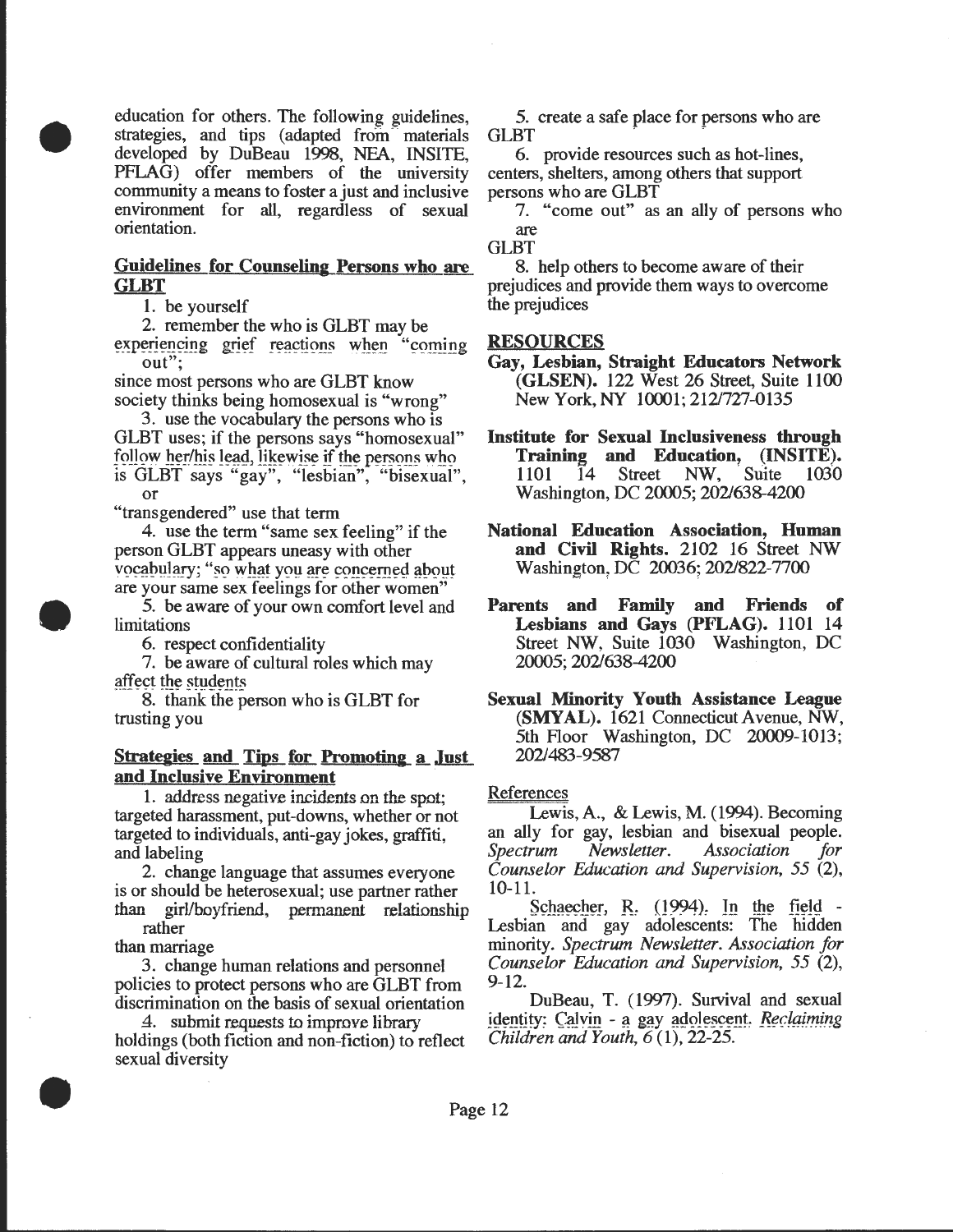DuBeau, T. (1998). Making a difference in the lives of gay and lesbian students. *Reclaiming Children and Youth,* 7 (3), 164-168.

•

•

•

Gibson, P. (1989). Gay male and lesbian youth suicide. In *Report of the Secretary's Task Force on Youth Suicide* (Publication No. ADM. 89-1623, Vol. 3). Washington, DC: U.S. Department of Health and Human Services.

Hetrick, E, & Martin, A. D. (1987). Developmental issues and their resolution for gay and lesbian adolescents. *Journal of Homosexuality, 14 (1/2), 24-53.* 

Ruenzel, D. (1999). Pride and prejudice. *Teacher Magazine, April 1999, 22-28.* 

Savin-Williams, R. C. (1990). *Gay and lesbian youth: Expressions of identity.* New York, NY. Hemisphere.

Savin-Williams, R. C. (1994). Verbal and physical abuse as stressors in the lives of lesbian, gay male, and bisexual youths: Association with school problems, running away, substance abuse, prostitution, and suicide. *Journal of Consulting and Clinical Psychology, 62* (2), 261-269.

U. S. Bureau of the Census, (1996). *Statistical Abstract of the United States ..*  Washington, DC. Author.

# **RESPECTING CROSS-CULTURAL HEALTH VALUES**

**by Jean Henry** 

America is a country of many races and cultures, and with each passing year, more educators are recognizing the challenge of teaching students from diverse linguistic and cultural backgrounds. It is essential for teachers and administrators to have a basic understanding of the impact of language and culture on many aspects of students' lives. One of the most important of these aspects is health. Quite simply, an unhealthy student is not prepared to learn. Because of their close and relatively extended interactions with students, teachers are often in the best position to recognize actual or potential health concerns in young people.

Culture, religion, and ethnicity are all strong determinants in an individual's interpretation of the environment and the events within the environment. They are also strong determinants of one's basic definition of health.

Consequently, they also strongly influence the way people interpret and respond to the signs and symptoms of illness. Religion can be particularly powerful influence on health-related beliefs and behavior choices. The diets of many people are determined by their religious beliefs, and something as seemingly simple as discussion of the Food Guide<sup>-</sup> Pyramid or the basic food groups can generate cultural conflict.

Culturally based beliefs and traditions can affect a person's health choices and preventive behaviors, as well as affecting the course and outcome of disease. Each person brings his or her respective cultural background and expectations to the health arena. These cultural differences can present barriers to identifying and resolving health problems in students. In the U.S. for example, virtually all decisions regarding prevention and intervention must be grounded in science if they are to be taken seriously and condoned by the health care professional. However, many other cultures follow health practices that are strongly grounded in magico-religious beliefs (Spector, 1991). In other cultures, there is much knowledge and wisdom regarding health that is based in nature and belief systems, and is passed down from generation to generation through oral tradition.

In Western medicine, illnesses can be categorized in strictly biological terms, but the families of some students may carry cultural assumptions that lie outside of the explanation and understanding of Western science. Cultural beliefs regarding the cause or source of disease and illness will often influence the presentation of symptoms or the response to suggestions regarding health behaviors, or even determine one's attitude toward efforts made to encourage healing. A student whose culture does not have a model for chronic diseases may perceive similar episodes of illness in the past as unrelated: that is, a distinct illness, having distinct causes and cures. This particular perspective presents a monumental challenge to engendering value for preventive behaviors. Similarly, some cultures feel that informing a person of potential medical risk can influence outcomes or be dangerous to the patient; thus, the simple act of discussing health risks or risk behaviors could be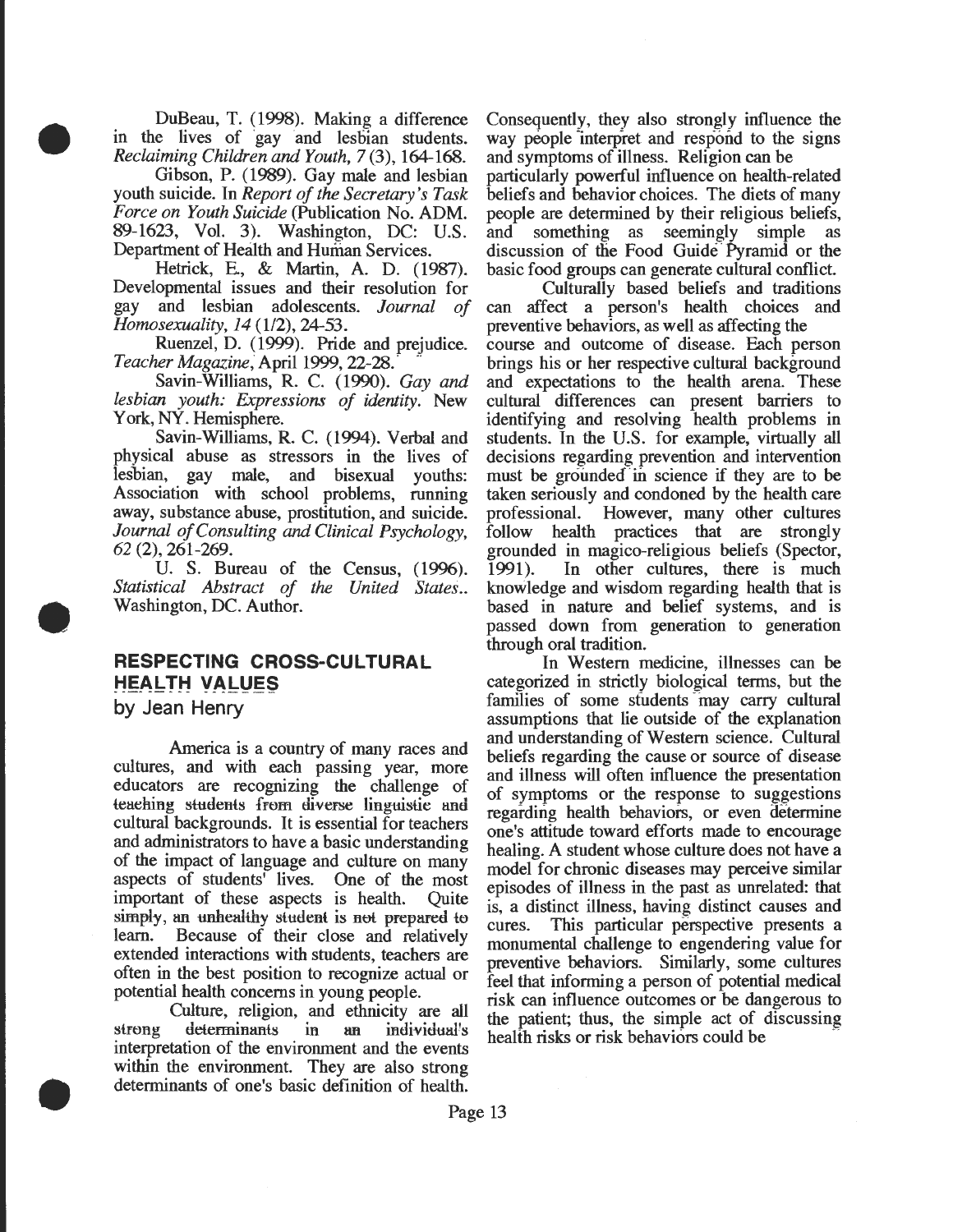problematic. Yet, this belief in the ability to reduce our risk of chronic disease is a central theme of health education in the United States.<br>While information about specif

•

•

•

information about specific cultures can contribute to understanding, superficial knowledge sometimes leads to stereotyping that belies the complexity of cultural issues and the nature of the individual. Cultural beliefs and behaviors are everchanging. Changes occur within the individual as that person grows and develops and becomes exposed to new things. Changes also occur on a larger scale, as a cultural group adapts to the new ideas and conditions of their new environment. Each person combines cultural background, personality and experience in a unique way. Some individuals may adhere closely to the traditional beliefs and practices of a birthplace, while others, born in the same locale, may fully acculturate into the mainstream way of life (Becker, Hentschel, & Fujita, 1996). The challenge of learning to function, or even to survive, in a new culture is significant. Basic language proficiency often takes years to achieve. In times of significant stress or emotional trauma, such as dealing with an illness or injury, even individuals with years of English experience often revert to their native language and to the "old ways" of their own more familiar and, perhaps, more comfortable culture.

In a cross-cultural student/teacher relationship, both parties may be called upon to acknowledge and respect health concepts and practices different from their own. While this is an opportunity for growth and enrichment, it can also cause discomfort. Tension arises when different health belief systems confront one another. Common responses to the unknown or unfamiliar are anxiety, wariness, and even anger or fear, particularly if the teacher feels that the conflict of beliefs is endangering the health and well-being of the student, or the student feels that he or she is being asked to do something that contradicts a basic belief. All educators should learn to regard the health values and beliefs of each student and his or her family as unique and aim to develop skills to assess the role of culture in any given situation.

Every immigrant group brings cultural attitudes toward health, health care, and illness, and within each of these groups widely varying health and illness beliefs and practices exist

(Castillo, 1979). The meanings attached to the notions of heaith and illness "are related to the basic, culture-bound values by which we define<br>a given experience and perception. For a given experience and perception. educators, awareness of personal cultural biases is a prerequisite for cross-cultural competence.

The competent professional cultivates a non-judgmental attitude· of respect, interest, and inquiry. From this viewpoint, the cross-cultural health values encounter is approached as an opportunity for learning and growth for both the teacher and the student. Unless the teacher is able to understand health from the viewpoint of the student and his or her family, a barrier of misunderstanding is perpetuated and the general health of the child may be impacted negatively .

#### **References**

Becker, F. J., Hentschel, U.,& Fujita, M. (1996). Basic Cultural Values and Differences in Attitudes towards Health, Illness and Treatment Preferences within a Psychosomatic<br>Frame of Reference. Psychotherapy and Frame of Reference. *Psychotherapy Psychosomatics, 65,* 191-198.

Castillo, L. J. (1979). *Communicating with Mexican-Americans* - *por su bueno salud.*  Keynote address, Houston: Baylor College of Medicine.

Spector, R. E. (1991). *Cultural Diversity in Health and Illness* (3rd ed.). Norwalk, CN: Appleton & Lange.

## **THE INDIVIDUALS WITH DISABILITIES ACT GETS A NEW LOOK**

**by John Filler** 

The 1997 reauthorization of the Individuals with Disabilities Education Act (P.L. 105-17) and the recently published final regulations that govern its administration (see *Federal Register,* March 22, 1999) have significantly increased the importance of general education to the student with disabilities. The intent of Congress is clear, students eligible for special education and related services are expected to participate fully in all aspects of the general education experience.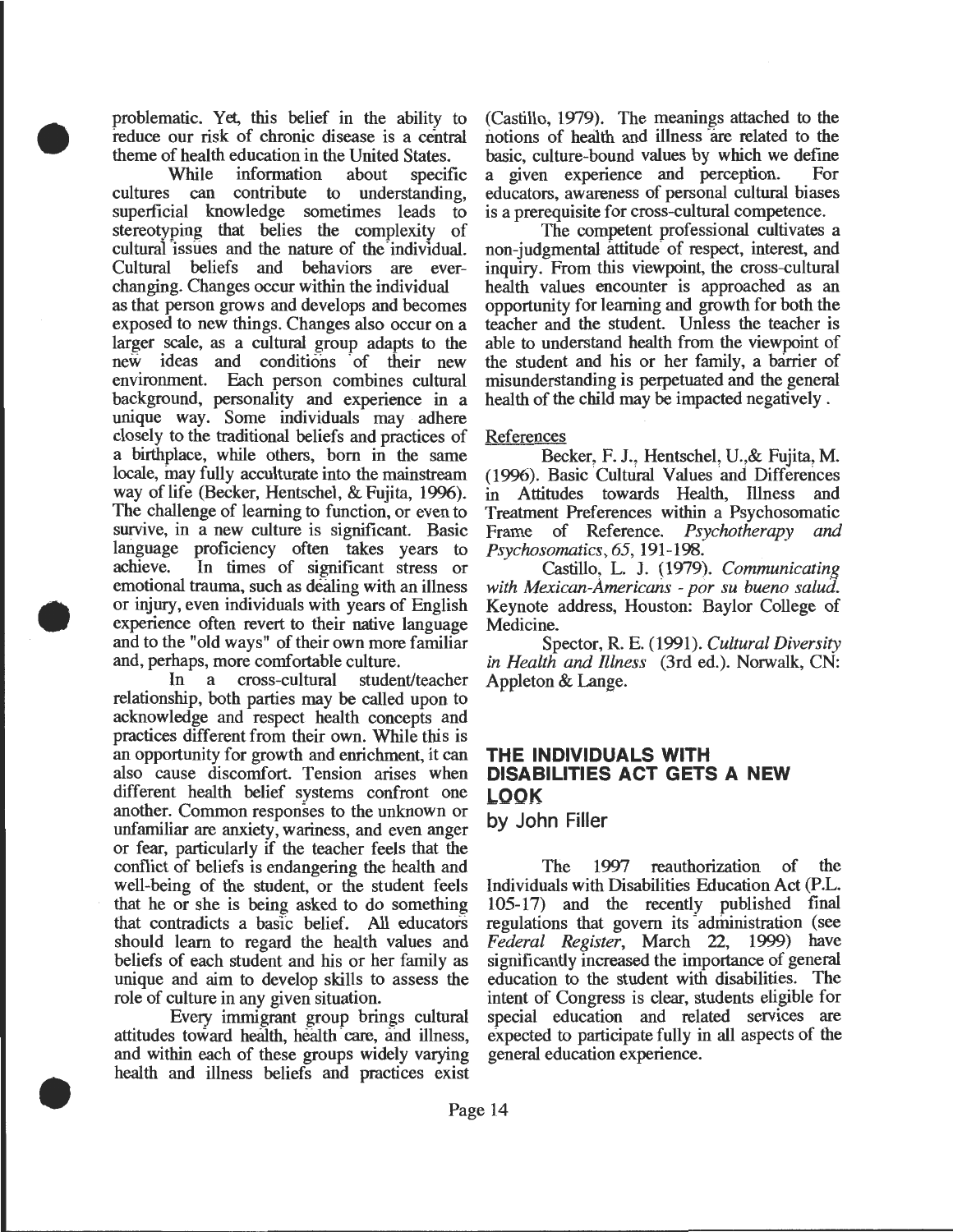Most of us are familiar with the LRE requirement which stipulates "That special classes, separate schooling, or other removal of children with disabilities from the regular educational environment occurs only if the nature or severity of the disability is such that education in regular classes with the use of supplemental aids and services cannot be achieved satisfactorily." However, there are now a number of new requirements that extend that concept. The numerous provisions of this law require that we reference the content of our curriculum for students with disabilities to that of their typically developing peers. For example, in the IEP there must be a statement of the child's "present levels of educational<br>performance, including how the child's performance, including how the disability affects involvement and progress in the general curriculum or for preschool children, as appropriate, how the disability affects the child's participation in appropriate activities."

•

•

•

Further, the IEP must include a statement of <u>measurable annual goals</u>, including benchmarks or short-term objectives related to "meeting the child's needs that result from the child's disability to enable the child to be involved in and progress in the general curriculum" (Sec. 614, 20 USC 1414). Each IEP must contain "a statement of the special education and related services and supplementary aids and services to be provided<br>to the child, or on behalf of the child, and a statement of the program modifications or supports for school personnel that will be provided for the child to advance appropriately toward attaining the annual goals..... to be<br>involved and progress in the general progress in the general curriculum .... and to participate in extracurricular and other nonacademic activities.... and to be educated and participate with other children with disabilities and non- disabled children in the regular class" (Sec. 614, 20 USC 1414). The general education teacher is to attend and participate in IEP meetings in cases where it is appropriate for s/he to do so. Finally, the IEP must include a justification for non-participation in the regular class. Again, the assumption is that the student will attend the regular class that he or she would attend if there were no disability. When that assumption can not be realized a written justification must be provided.

While these provisions apply only to children and youth between the ages of 3 and 22 years, there are provisions for infants and toddlers that express the same preference for an inclusive approach. Part C of P.L. 105-17 requires that children birth to three years of age<br>receive early intervention services in intervention services in environments that are natural, meaning that the settings for intervention are natural or normal for children the same age who have no<br>disabilities (6 303.18 of the Rules and disabilities (8 303.18 of the Rules and Regulations, 1998). This extends the This extends requirements of the Americans with Disabilities Act (Public Law 101-336) by mandating each state to not only assure reasonable access of infants with disabilities to daycare/edu-care programs but to require that intervention services are delivered in such settings. Thus, it becomes clear that all preschool programs, educational or daycare, public or private, are going to need staff prepared to address the needs of a population of youngsters with a range of abilities far greater than has been encountered before.

Those of us who are involved in the preparation of teachers, whether they be teachers for very young children or older children and youth, are going to have to re-double our efforts to insure that we are providing an appropriate program. In fact, there is a statutory requirement in P.L. 105-17 that each state must have in place a Comprehensive System of Personnel Development to insure an adequate level of competence among those who offer services to families and children covered by the Act. The importance of a set of skills that allow the teacher to confidently make individual adaptations to a general education curriculum based upon assumptions of universal relevance can not be understated. Special education is no longer a "place" to which children are sent to receive services----it is a "service" that is provided by both the regular educator and the special educator. Both educators must be prepared to provide these services.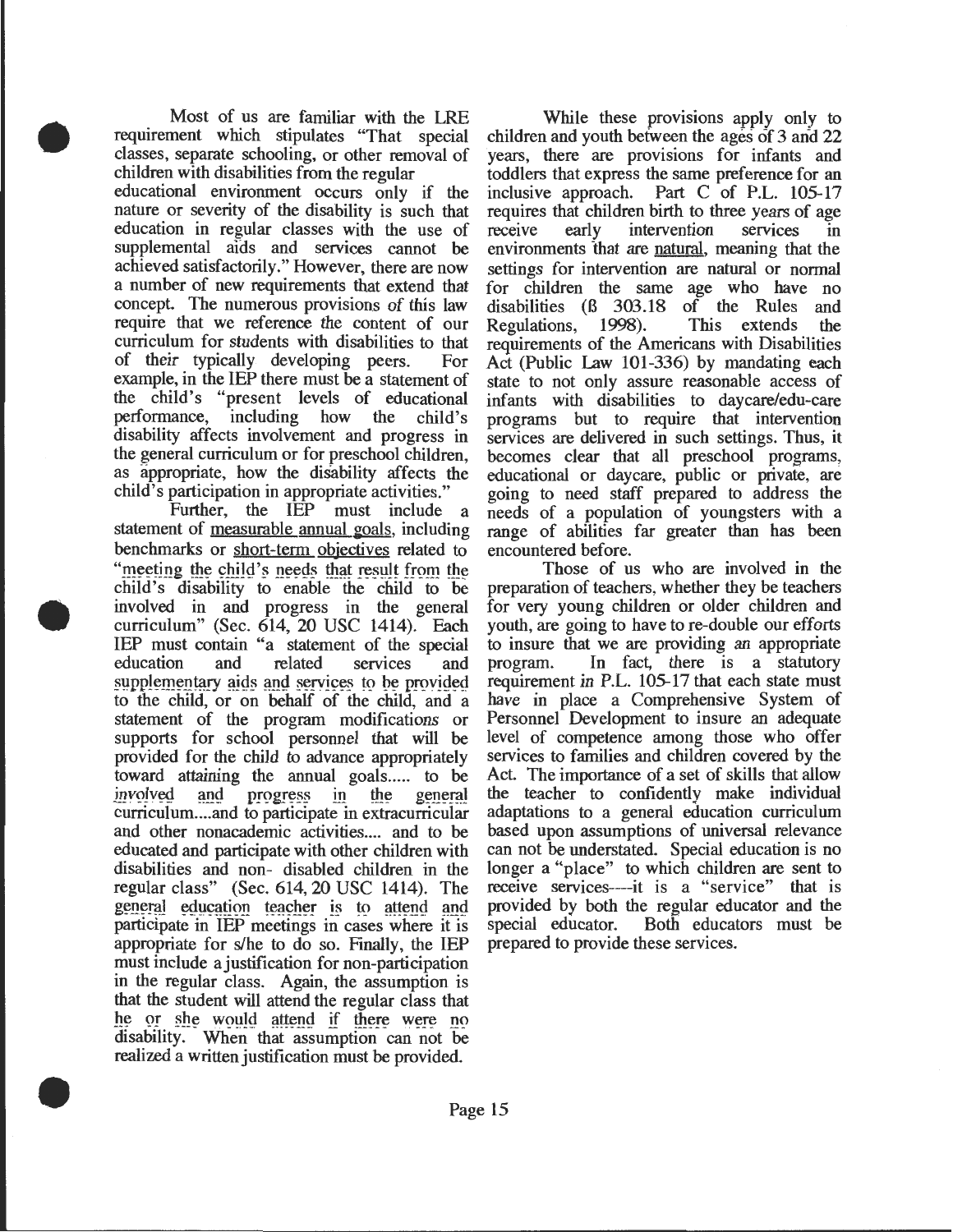## **A GIFT OF MULTICULTURALISM by Aimee L. Govett**

•

•

•

Last Fall I was given a gift. Initially it seemed more like a burden than a gift, but here's the story. My chair, Dr. Jane McCarthy called me early one morning, two weeks into the semester, and asked if I would take over the instruction of a multicultural class. The reasons are not material to this tale. My clinical position reqUires that I teach four classes so this was a reasonable request and, of course. I did not hesitate to say yes. After hanging up though, I pamcked. I have never taught a class like this and they were already into the semester. My colleagues, Stan Zehm, Michael Anderson, Susan Rumann, Nancy Gallavan, Joyce Nelson-Leaf, and Porter Troutman, were generous with their support. What do you think.... What do you do....?? I plagiarized Michael's syllabus because the open-ended style appealed to me. The four minimal requirements were attendance (along with participation), a teacher interview, a personal cultural history, and a fine-arts product, I was not even sure what expectations or vision I had for the class.

As a way of introducing ourselves on our first day, each person told of the one individual, event, or experience that had a profound influence on their life. It was a promising beginning because these people opened up. Each voice was surprisingly honest, sometimes emotional, and extremely candid. This safe and supportive climate existed because they really listened to each other with respect and consideration. This set the stage for a semester of dialogue instead of the lecturedriven, text-reading, test-taking experience they had experienced the first two weeks.

The class times were easily filled with discussions, driven by readings from various sources, speakers I invited to the class, and thoughts or issues that spontaneously arose from one or the other of us as we engaged in those discussions. The books we read included<br>Kozol's Amazing Grace and Savage Amazing Grace and *Savage Inequalities,* Freire's *Pedagogy of the Oppressed* and *Deaf Like Me* by Spradley et aL We took some articles from the required text *Rethinking Our Classrooms: Teaching for Equity and Justice.* Each of us found ourselves

deconstructing and redefining our view of multiculturalism. More than race or ethnicity, but gender, socio-economic status, sexual orientation, hearing or hearing impaired, visional or vision impaired, able-bodied or not. We had to learn to include so many of the nearly invisible marginal subcultures like the homeless (families and children), elderly, alcoholics, drug addicts, ex-institutionalized persons.

We spent a few days reporting on our teacher interviews. How did they view and therefore teach multiculturalism. This helped us to examine our own conceptions, values, and beliefs. The personal cultural histories were not shared. They were given the option, but none chose to do so. I will cite some excerpts anonymously to show the very private nature of these self-ethnographies:

•I was 9 years old when we first arrived to America. I did not comprehend the whole living and cultures, yet I explore.

•I learn a new culture... of speaking English and being friends with other race(s) besides the Vietnamese or ours. For the first three years, I was learning to speak English and learning the whole American style of communicating and socializing. I like the idea that I am living in a split cultures and that I can please my parents and myself at the same time.

•Having to live in two different worlds... is not easy. With mixed culture(s), With mixed culture $(s)$ , every ethnicity can learn from one another and it does not mean that one is superior over another.

•Then I realized that it isn't the big events that make up who we are, it's the little every day influences that we accept as "normal" such as our religion, income, education, hobbies, where we have been, where we are, our friends, and, most importantly for me, family, which is every aspect of my life.

•Someone once told me that we learn just as much, if not more, from our negative influences as we do from our positive ones. My mother has always had a problem or addiction to cling to.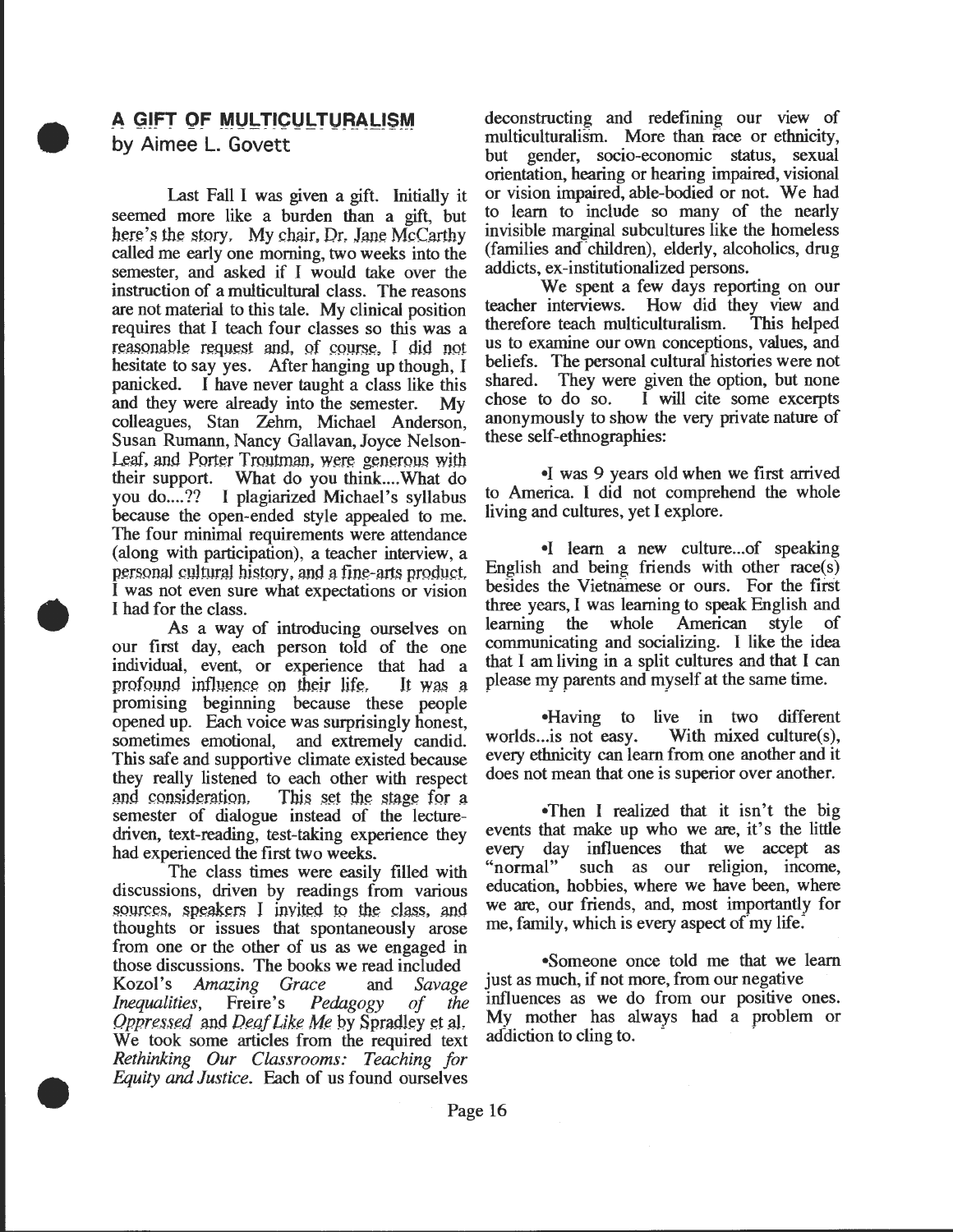Velicia Macmillan, the Director of Multicultural Student Affairs, gave us an historical and personal perspective on Kwanzaa. She emphasized that the principles or values should be affirmed all year every day. Two speakers from Student Services led us in a very open and frank discussion on Gays, Bisexuals, transsexuals, and other sexual orientations. Being so open about their sexual orientation and experience opened the door for almost everyone in the class sharing about their one friend or family member who was gay. The homophobic levels of attitude that we discussed make an impression: *repulsion --pity* -- *tolerance* - **acceptance-- support-- admiration- appreciation--nurturance.** The last four (bold) are the positive attitudes.

•

•

•

The fine-arts product caused the most apprehension and consternation. The comments ranged from "I'm not creative" to "What do<br>you want us to do?" I really wanted them to I really wanted them to stay away from "fun, food, and festivals" or the old standby picture-collage, but I resisted telling them that. I tried instead to gently suggest or probe them for ideas. The presentations took up the last few weeks and they were wonderful. Even the food theme presentation which involved five individuals teaming together (their idea) and demonstrating deliciously the differences and similarities of these diverse

cultures and the historical significance of the chosen foods. There were some beautiful paintings and drawings, and, yes, one collage depicting sports figures of all colors, ages, sexes, and abilities, because sports has the unique ability to cross borders. We had dancing, soliloquies, and original musical compositions with accompaniment. All the presentations were brave, original, and so

engaging that I wished I had taped them to save and share later. (But I hate this recent rash of videotaping everything from dance recitals to birthday parties so I resisted and will rely on my mental images that are tainted by emotion and attitudes towards this wonderful group of people).

This class evolved into something that surpassed my vision and my expectations (and

was not limited as such.). We did journal entries occasionally and I will quote some here:

•I felt very connected to my classmates and am very sorry to see the class come to an end. I loved the open-mindedness and that people even felt comfortable discussing with the class.

• ... your class has helped me to listen more and to discuss my views as well. I've also learned about so many different cultures.

•I really enjoyed your multicultural class this semester. It allowed for the students to be able to focus on the dialogue that was happening in the classroom, rather than on taking notes and studying for tests.

I did not teach the class but hosted a Platonian discourse that had a feminist, critical theorist, post-modem constructivist flavor (all those labels that finally had meaning when put into practice.) If I get another opportunity to share in an experience like this, I hope to allow it to evolve into whatever it is meant to be. Please remind me should I forget.

# **IN HONOR OF THREE WOMEN by Kyle Higgins**

Every semester in the multicultural class that I teach I have my students write a heritage autobiography. I encourage them to discuss their gender, religion, ethnicity, language, economic class, sexual orientation, culture, political beliefs, disabilities, immigrant status (or where their ancestors immigrated from), membership in sub-groups or sub-cultures, the decades in which they grew up, etc. In short, I ask them to explore the factors that have impinged upon their development to date. The what, who, when, where, and how that has helped to form them. My goal is to help them see that \Ve are all pretty complex human beings and that we are much more than we believe. For some this becomes an act of self-discovery that is exciting, for some it is an act of self-discovery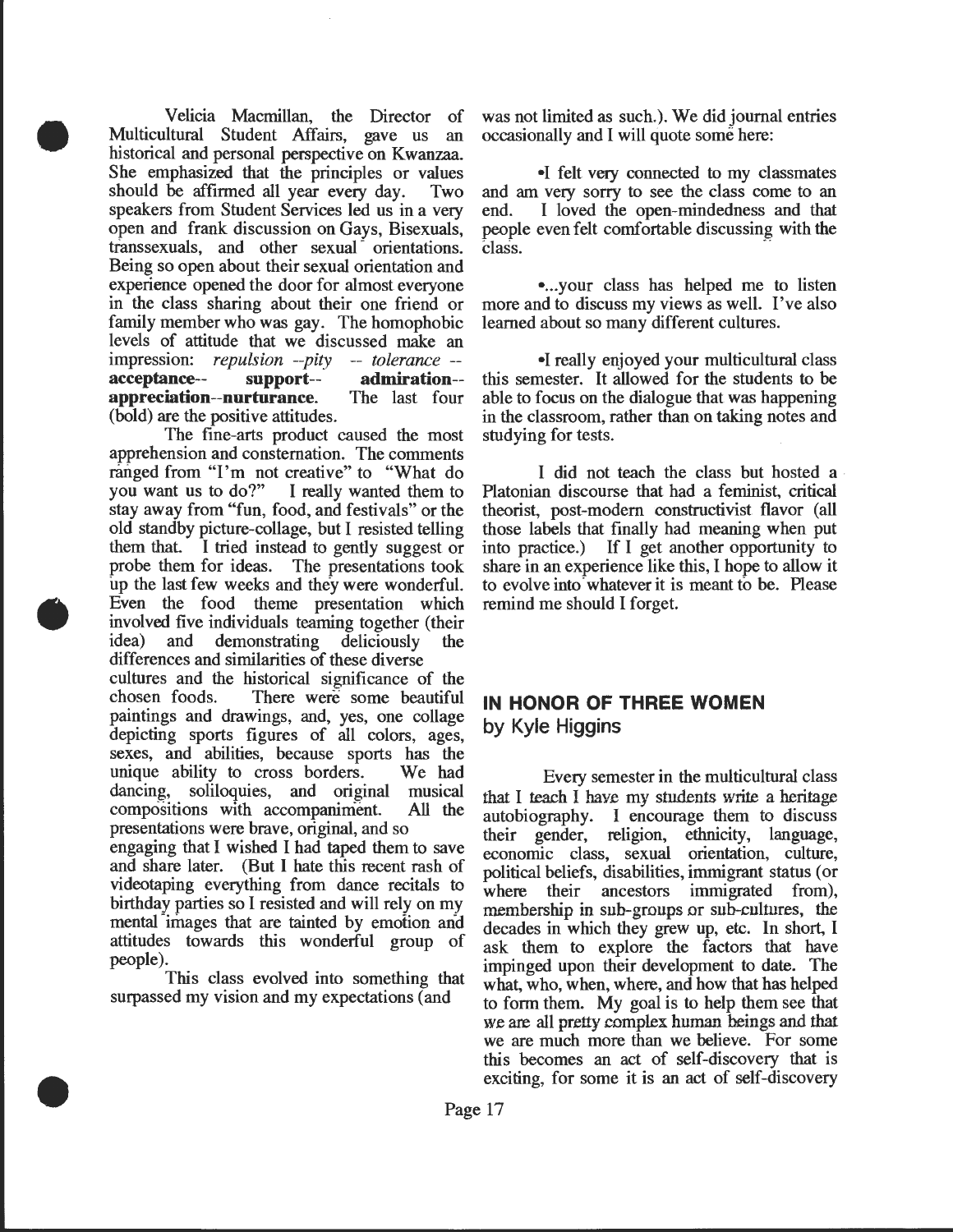that is frightening, and for others it is just another paper to write for crazy Higgins. Students then share one epiphany with their classmates that they had while writing the paper.

•

•

•

Every semester that my students write their heritage paper, I write mine. Because I have taught this course since arriving at UNLV eight years ago, my paper has developed into a small journal. I write when they write and I share when they share. After fifteen entries, I thought this spring that I had just about written everything I could write about myself so I decided to go back and re-read everything written over the last eight years. My epiphany was that there are three very strong threads running through all of my heritage papers---my Mother, my Nana, and my Grandna. Paragraphs concerning these three women reoccur throughout my papers---joyful paragraphs, insightful paragraphs, angry paragraphs, and very, very personal paragraphs. This semester I shared with my class that I am a product of three very strong, idiosyncratic, educated, and eccentric women. And, because one of these wonderful women just completed her journey here on Earth, and because it is the time of year we honor significant women in our lives, I would like to honor all three who have contributed so much to the who I am today.

I honor my Mother who taught me to read, play the piano, drive fast, and to cuss. My Mother was an Air Traffic Controller during World War II. When the war was over all women Air Traffic Controllers were demoted so the men could have their jobs back. My Mother refused to take the job of secretary offered to her and yearly still writes a letter of protest to the government on behalf of all the female controllers who were demoted. My Mother taught me to look at all sides of an issue, study what the literature has to say, make an informed decision, and then be prepared to stand up for my decision and my beliefs.

I honor my Nana who spoiled me rotten, taught me algebra in the fourth grade, made me french fries for breakfast, and always told me that education was the one thing no one could ever take away from me. My Nana was a teacher in the Gila Wilderness of New Mexico. She learned Spanish because that was the language of her students, she lived in a tent during the school year because there were no

available houses in the Gila during this time period, and she eventually became a member of the New Mexico State School Board. Her greatest joy late in life was learning how to use the microcomputer---she was fascinated by Logo. She often said that she lived to experience so many 'firsts' in the world: the first automobile, the first phone, the first airplane, etc. My Nana taught me to love life and learning and never be afraid to be the first to try something.

I honor my Grandna who taught me how to survive poverty, how to celebrate difference, how to hold a cigarette properly, and how to make a pecan pie. My Grandna was a single Mother during the Depression---she, my Father, and Uncle managed to live by their wits alone. She eventually moved to Moriarty, New Mexico where she opened up a bar and went from having nothing to being one of the wealthiest women in town. She always wore a gun slung low on her right hip and could shoot better than any one else in Moriarty. She was most proud of the fact that she could shoot a deer while riding on the back of a horse. She saw Halley's Comet twice in her life and was fascinated by anything having to do with astronomy. She had a brother who was Gay and a son who is Gay and always spoke of tolerance and respect for difference. My Grandna taught me to celebrate difference and, if I couldn't celebrate it, at least respect its right to be.

I honor these three women. I am so very fortunate to be influenced by them. They are so much of the who, what, when, where, and how that continue to contribute to my development.

#### Suggested Reading

Bateson, M.C. (1990). *Composing a life: Life as a work in progress--the improvisations of five extraordinary women.*  New York: Plume Publishers.

Bateson, M.C. (1994). *Peripheral visions: Learning along the way.* New York: HarperCollins.

Berry, C. R., & Traeder, T. (1995). *Girlfriends: Invisible bonds, enduring ties.*  Berkeley, CA: Wildcat Canyon Press.

Brown, L. M., & Gilligan, C. (1992). *Meeting* at *the crossroads.* New York: Ballantine Books.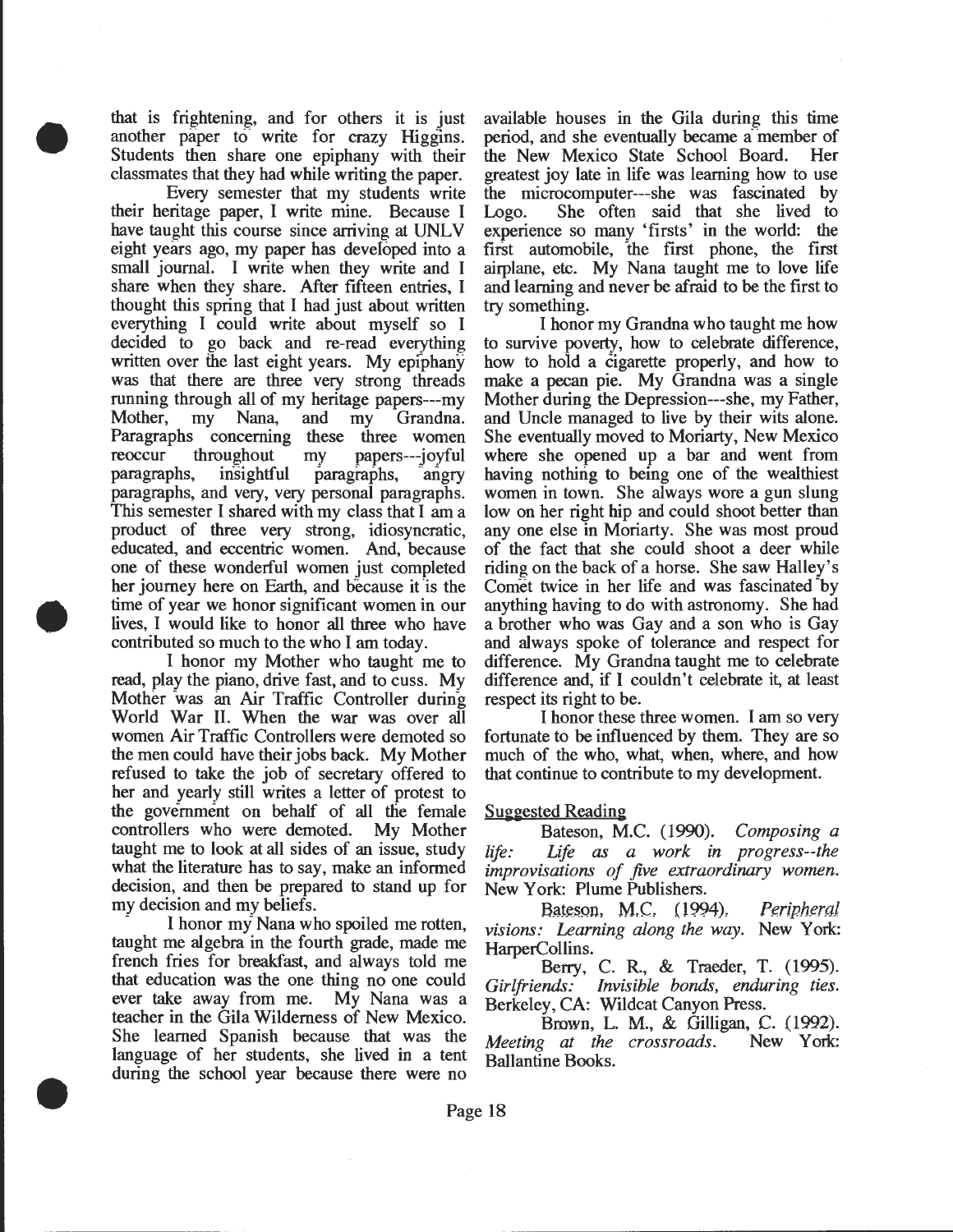James, S. (1993). *Stout mama.*  Watsonville, CA: Papier-Mache Press.

•

•

Miller, J. B. (1976). *Toward a new psychology of women.* Boston: Beacon Press.

Robinson, J. (1995). *Unsuitable for ladies:* An *anthology of women travelers.*  Oxford: Oxford University Press.<br>Rubin, L.B. (1979). Women of a

Rubin, L.B. (1979). *certain age: The midlife search for self.* New York: Harper & Row.

Taylor, J. M., Gilligan, C., & Sullivan, A.<br>M. (1995). Between voice and silence: M. (1995). *Between voice and silence:*  race and relationship. Cambridge, MA: Harvard University Press.

Wallis, V. (1993). *Two old women.*  Seattle, WA: Epicenter Press.

Walsh, E. (1995). *Divided lives: The public and private struggles of 3 accomplished women.* New York: Simon & Schuster.

## **SUGGESTED MULTICULTURAL INFUSION ACTIVITIES**

by Porter Lee 'froutman, Jr. and Nancy P. Gallavan

The idea to form the National<br>tion for Multicultural Education Association for (NAME) grew out of a meeting held on February 7, 1990. This meeting was hosted by Dr. Porter Lee Troutman, Jr., (one of the original founders) in Las Vegas, Nevada. The meeting was called by Rose Duhon-Seils, Dean of the College of Education, Southern University, and recent President of the Association of Teacher Educators (ATE). Several years prior to the 1990 meeting, a number of individuals who attended ATE's Annual Conference discussed the need for a national organization which focused on multieultural education.

Of specific concern to the group was the need to establish a national forum for professionals interested in forwarding the cause of multicultural education, debating issues, sharing knowledge, promoting research and<br>scholarship, and exploring educational policy sharing knowledge, promoting research and<br>sehelarship, and exploring educational policy even a single aspect of NAME's philosophy to<br>and practice. Paramount to the founders of even a single aspect of NAME's philosophy to<br>m NAME was the belief that multiculturalism<br>promotes equity for all people recordless of door to the development of human potential and promotes equity for all people regardless of

ethnicity, race, language, age, gender, sexual orientation, exceptionality, and other cultural identities.

After considerable work and anxiety, NAME was formed. The following year, February 16, 1991, the first annual NAME Conference was held in New Orleans. Since that time, NAME has become a significant national organization with approximately 5000 members.

#### Accomplishments of NAME

NAME first published a newsletter, *NAME News,* for its members. It soon started publishing a quarterly magazine, *Multicultural Education.* The magazine was followed by the publication of the organization's journal, the Journal of Multicultural Education *Multicultural Education Multicultural Perspectives.* NAME holds an annual

conference that is attended by hundreds of professional educators and concerned professional community members from across the nation and around the world. Each year's conference offers workshops, symposiums, and exhibits followed by publication of the Conference proceedings.

Multicultural educational materials have been introduced into school systems nationwide as a result of the NAME Conference and publications. Teacher education program publications. curricula have been expanded to include courses on multicultural education and teaching about culturally and ethnically diverse students.

#### Goals of NAME

•To respect and appreciate cultural diversity.

•To promote understanding of unique cultural and ethnic heritages.

•To promote the development of culturally responsible and responsive curricula.

•To facilitate the acquisition of the attitudes, skills, and knowledge to function in various cultures.

•To reduce racism and discrimination.

•To achieve social, political, economic, and educational equity.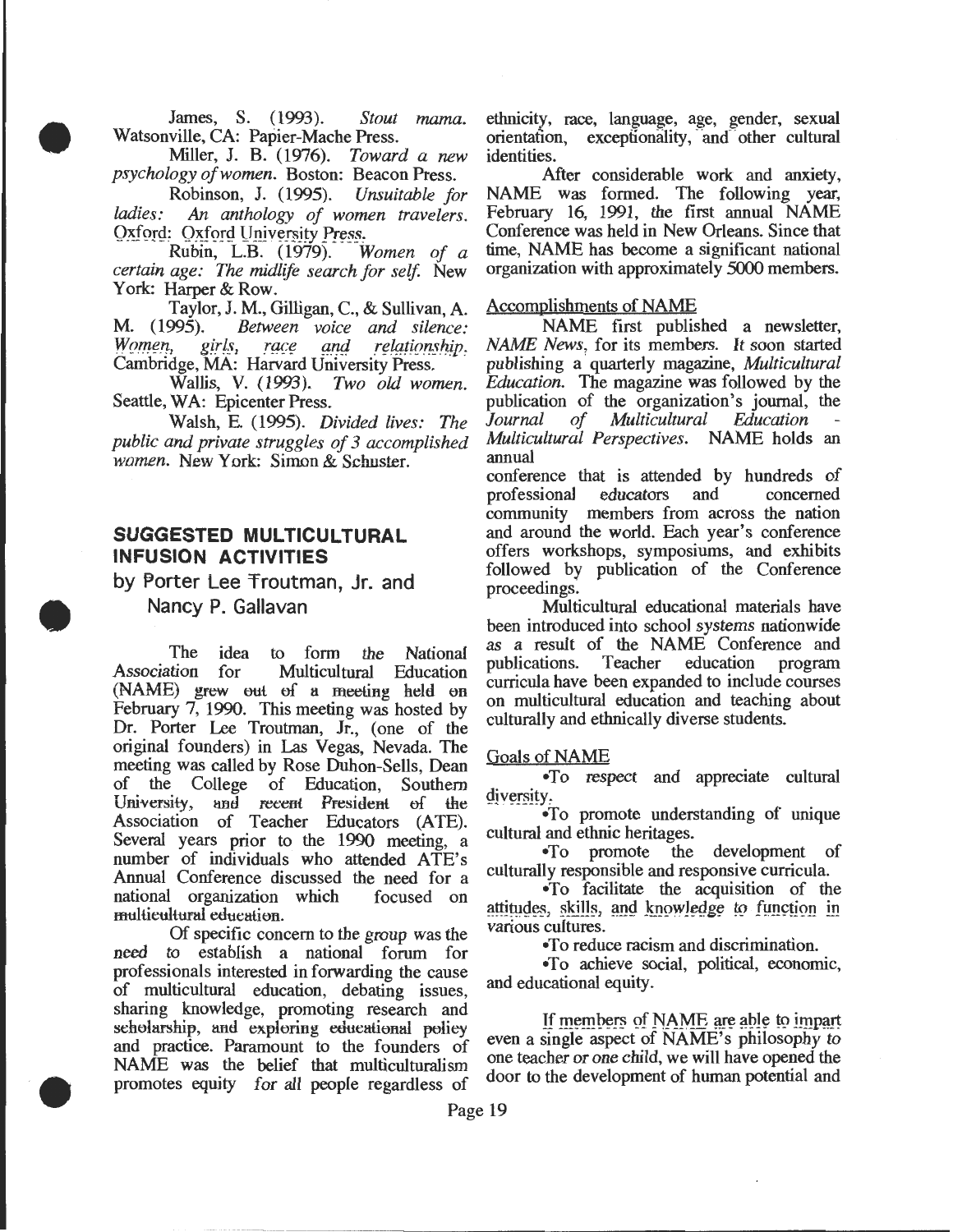• come much closer to fulfilling the dream of<br>NAME. The Nevada Chapter of NAME The Nevada Chapter of NAME considered the goals of the National NAME organization when it began the NvNAME Chapter here in the Nevada.

#### NvNAME Chapter

#### **NvNAME officers are: President**

Porter Lee Troutman. Jr. University of Nevada, Las Vegas - COE Las Vegas, Nevada 89154-3005 (702) 895-4407 porter@nevada.edu

#### **Vice President**

Karla McComb (Jark County School District - Project MCE<br>Las Vegas, Nevada 89101 (702) 799-8444 sheltie @intermind.net

#### **Secretary**

•

•

Nancy P. Gallavan University of Nevada, Las Vegas- COE Las Vegas, Nevada 89165-3005 (702) 895-4884 galla van @nevada.edu

# **Parliamentarian<br>Chopin Kiang**

#### **Treasurer**  Sandy Oapsaddle

Director: Linda Young **Director:** Michael de la Torre **Director:** Gary Waters **Director:** Anika Johnson-Cunningham **Director:** Augie Orci

Objectives of NvNAME Conference and Workshops of other organizations. The first conference was

challenges of making our society safe and the held in the year 2000. Please contact Dr. Porter<br>idea that opportunities must be available for Troutman or Dr. Nancy Gallavan to see how idea that opportunities must be available for people of different cultures.<br>2. Provide a way to assist in tearing down Also, plan to attend the national NAME

negatively depict and debilitate people from any

culture.<br>3. Help students, families, educators, businesses, and the community increase their cultural awareness, appreciation, and community educational involvement.

4. Develop leadership skills for students,<br>milies, educators, businesses, and the families, educators, businesses, community to assist in cultural networking in all phases of education and community in an attempt to bridge differences in our society and ultimately our world.<br>5. Provide an

Provide an awareness of the global educational and financial opportunities in a multicultural world.

6. Demonstrate through lectures, interactive activities, workshops, and hands-on programs how everyone wins with improvement and understanding of cultural involvement.<br>7. Provide participants with an a

Provide participants with an action plan that they can· employ in their schools, businesses, community, and jobs, to increase cultural appreciation and understanding.

#### The First Annual NvNAME and Region 9 Multicultural Conference

The 1st Annual NvNAME and Region 9<br>ultural Conference provided an Multicultural Conference opportunity for educators, students, businesses, the community, and university staff to move toward educational awareness from a vertical multiculturalism in which some groups dominate to a horizontal multiculturalism in which all groups have equal opportunities for participation in the educational process. The reality of diversity encompasses the concept that the need for understanding and knowledge is paramount to the survival of America.

The Multicultural Conference was sponsored in association with the University of Nevada Las Vegas, Oark County School District, the Nevada Department of Education, the Nevada Humanities Committee, and a variety an outstanding success.<br>The next NvNAME Conference will be

1. Provide an opportunity to discuss the The next NVNAME Conference will be I held in the year 2000. Please contact Dr. Porter

2. Provide a way to assist in tearing down Also, plan to attend the national NAME<br>storted medial portravals and stereotynes that Conference in San Diego, CA this fall. The distorted medial portrayals and stereotypes that Conference in San Diego, CA this fall. The negatively depict and debilitate people from any conference will be held November 10-14, 1999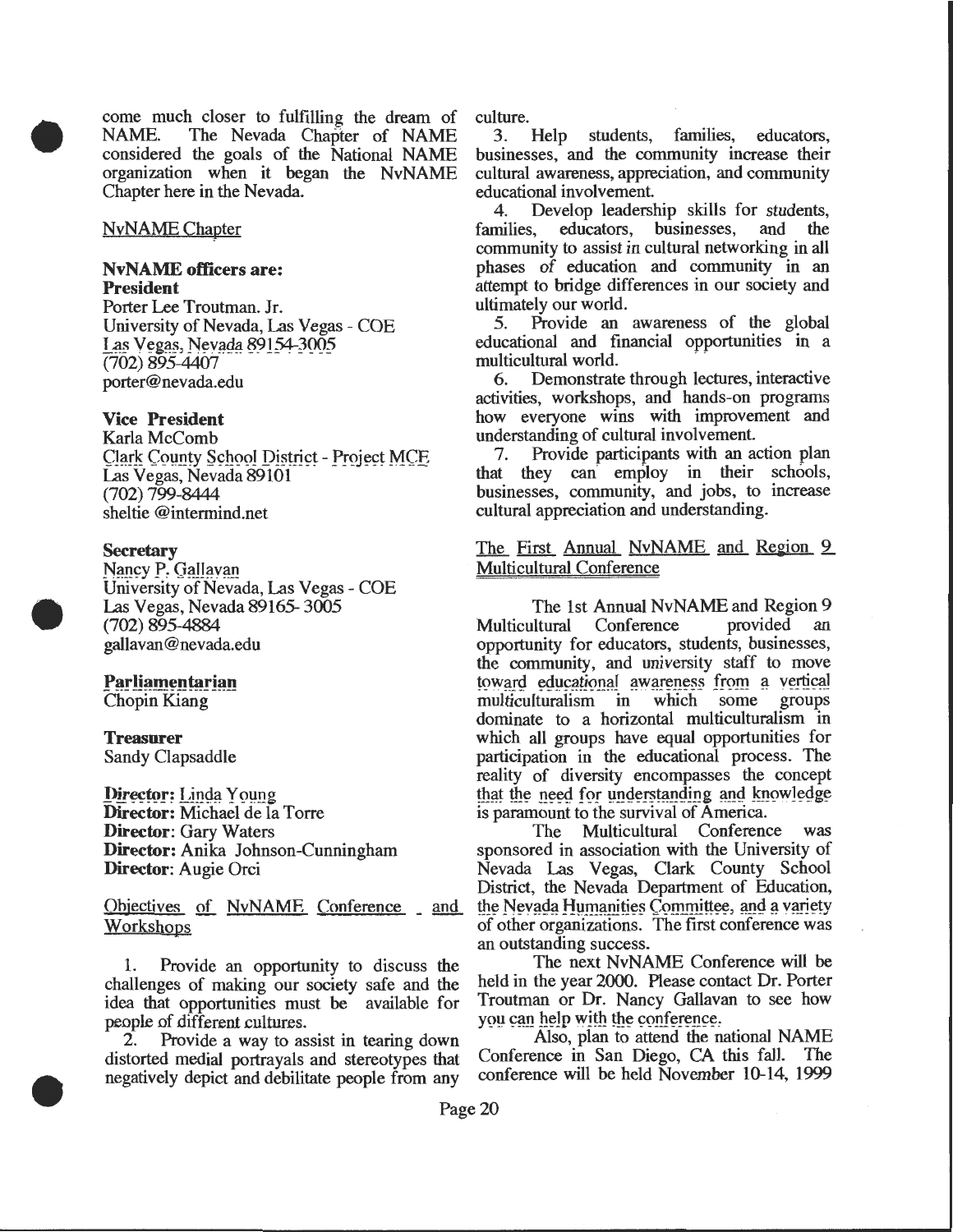at the Town & Country Resort and Convention Center. Contact the NAME Office at (202) 628-6263 for more information; FAX (202) 628-6264; email: nameorg@erols.com

#### Thoughts to Ponder

•

•

•

Demographical changes in the United States indicate that refashioning for the distribution of race, class, gender, disability, and cultures will not result in the same patterns that were demonstrated in the past. Intragroup diversity is increasing within specific ethnic groups.

Despite the growing cultural differences, we must understand that there is a common American culture that is based on common beliefs and democracy, common founding documents, and a common language. Educators, the community, and business must embrace cultural diversity, because that's what America is all about.

Society is teaching young people lessons of multiculturalism whether or not schools do, and public schools, universities, and community colleges must offer a way to make that learning experience a positive one.

Educators in both the educational and business community have the opportunity to help mediate the competing vision in preparation for a diverse future: To be educationally correct in a rapidly changing world, we are compelled to get into the business of helping both the young and the old become astute to the cultural richness found in our global world.

# **MARK YOUR CALENDERS**

**National Association for Multicultural Education---Multicultural Education: Crossing Borders for Equity and Justice** 

-9th Annual International Conference •November 10-14, 1999 •Town and Country Resort and Convention Center •San Diego, California

# **A REPRINT**

# **WHAT TEACHER EDUCATORS NEED TO KNOW ABOUT TEACHING PEOPLE WITH DISABILITIES**

**by Stanley Zehm** 

In the first issue of our Newsletter, we shared with you the mission statement drafted by the College of Education Multicultural and Diversity Committee. We again invite each of you, our UNLV, COE, and CCSD colleagues to share your suggestions for revision of this work in progress so that it may fully emerge into a common vision that directs our decisions and practices for preparing teachers for our nation's schools. Central to this drafted mission statement is the belief of the members of our Committee that excellence at any level in education, be it elementary or secondary, undergraduate or postgraduate, cannot be achieved unless educational access and equity are available to everyone who enters our schools.

This belief statement is then followed by a short list intended to suggest a few of those who we believe must not only have the doors opened to them, but be invited to become full members of our schools. As you review this list, you may want to suggest that others be included whom we may have inadvertently left uninvited. This was the intention of our parenthetical *(but not limited to* ) statement.

There is one group of individuals on this list who are the focus of my present column, people with disabilities. When I first began serving as a superintendent of a suburban school district in Washington State, I spent time each week observing in all of our elementary and secondary schools. On several occasions, I noticed a small group of students walking in the halls. They were not being disruptive, but they were not in class either. Several hours later, I saw many of these same students exit one classroom and begin again to wander the halls to another destination unknown. This time I took the occasion to inquire of the teacher whose room these nomads had just departed, ·•where are your students going who just left your classroom?"

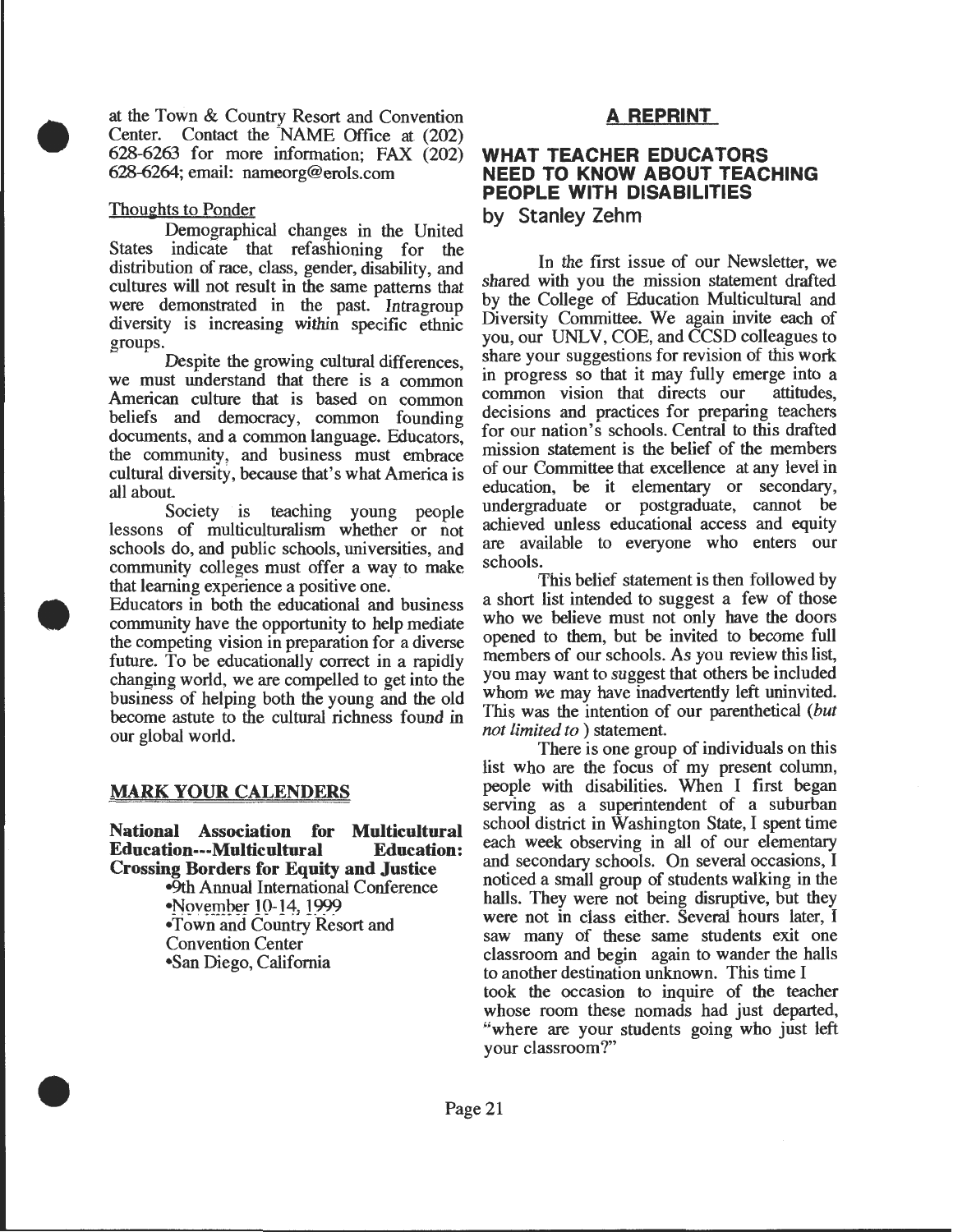"Those are not my students!", this

•

•

•

fourth grade teacher responded emphatically.<br>"Well," I asked, trying to understa I asked, trying to understand what was going on here, "whose students are they and what were they doing in your classroom?" She then let me know that these students had learning disabilities. They belonged to special education, she told me, and were being mainstreamed into her classroom against her will. Subsequently, I discovered that these students were labeled with a plethora of derisive names such as "short bus kids", "bottom stanine students", and "sub-zero learners". It became clear to me that many people with disabilities in our schools do not enjoy educational equity nor access to excellence in education.

Now that I have resumed my career as a teacher educator, I am convinced that those of us who prepare general education classroom teachers, into whose classrooms many students with disabilities will be mainstreamed, must update our knowledge, skills, and attitudes. The purpose of this needed faculty updating should be aimed at assisting all teacher educators to provide preservice and inservice teachers with the preparation and support they will need to make their classrooms places where students with disabilities are invited to excel, learn, and find their true potentials.

To help us begin this process of faculty<br>ment, I want to share a few  $d$ evelopment,  $I$  want to recommendations of what teacher educators need to be aware of in order to be more successful in providing educational equity to people with disabilities.

The recommendations are:

1.) Avoid viewing students with disabilities as separate group.

2.) Don't prevent students from receiving meaningful opportunities to participate in their homes, communities, and schools just

because they may need to be treated in some "special" way.

3.) Know that educational equity can never be accomplished if we do not understand that the inequity is a direct result of attitudes based on ignorance.

4.) Require our students and ourselves to know the laws surrounding special education. Knowledge is power and with this power we can support the learning of ALL our children.

5.) Dialogue with your students about the strength's those people with different abilities bring to our lives, rather than what difficulties they present.

6.) Finally, understand that special education is not a search for a "cure" for people with disabilities. It is a complex set of strategies, accommodations, and services strategies, accommodations, and services delivered to people in our schools or communities. Our job is to learn and discover appropriate support systems so those with varying ability levels can enjoy a meaningful life.